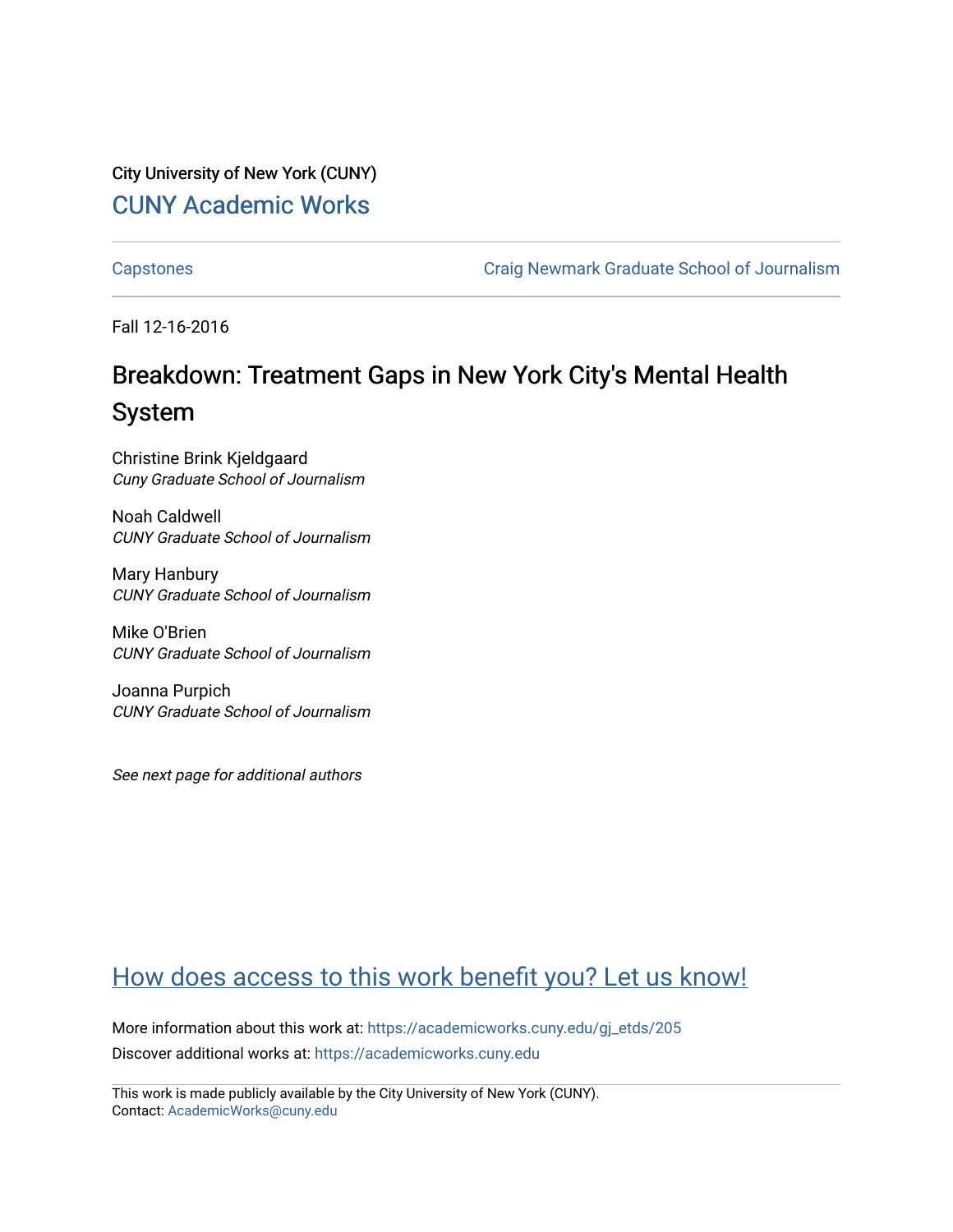# Author

Christine Brink Kjeldgaard, Noah Caldwell, Mary Hanbury, Mike O'Brien, Joanna Purpich, and Anthony Izaguirre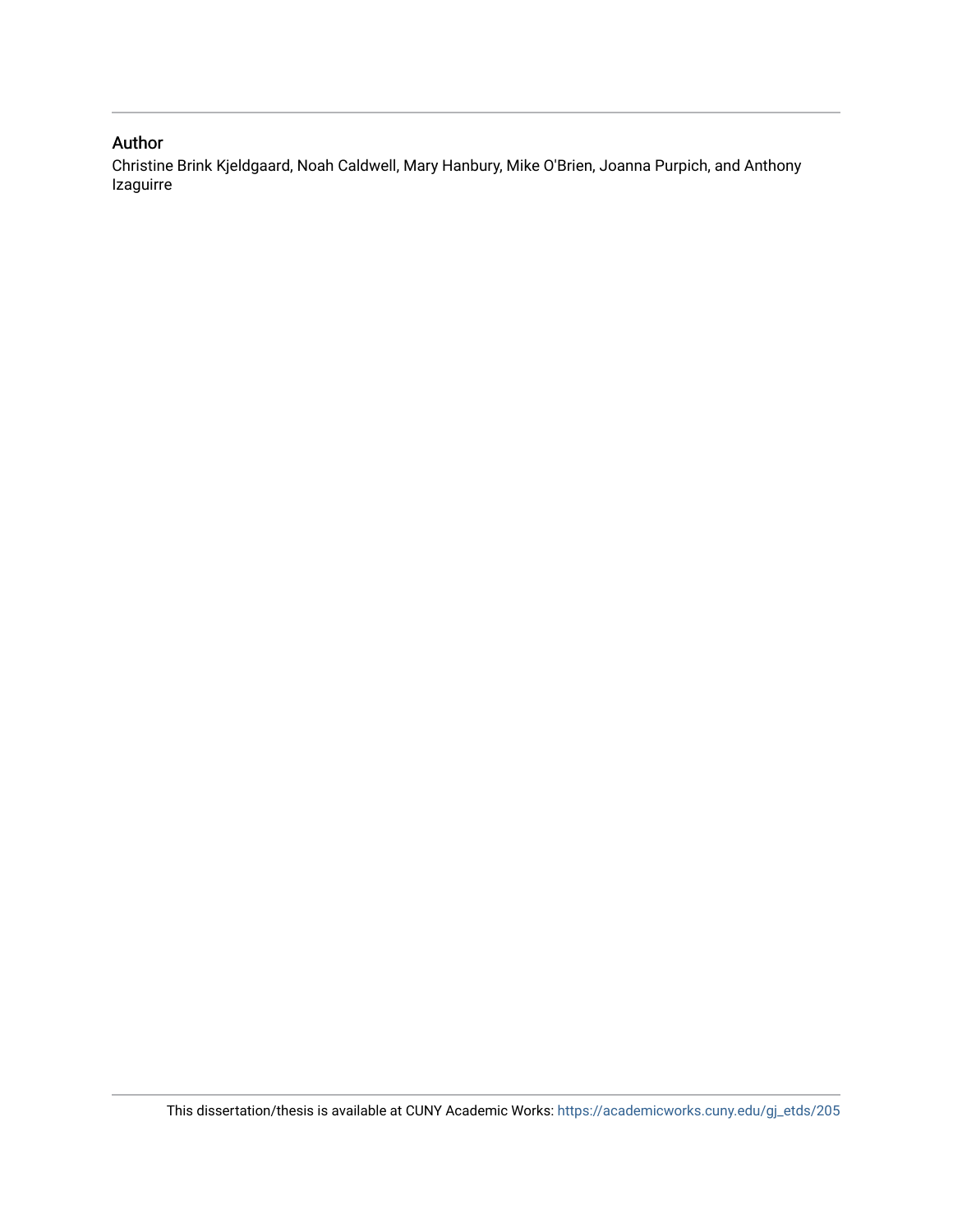#### **BREAKDOWN**

### **How a fractured treatment system leaves New York City's mentally ill with little place to turn, sometimes with tragic consequences.**

The New York deinstitutionalization movement of the 1960s and 1970s spurred the closings of mammoth state psychiatric wards as government officials promised to channel taxpayer dollars to more humane community programs for the mentally.

But more than four decades later, as New York City First Lady Charlane McCray put it in a 2015 Daily News op-ed piece touching on local and national concerns, "Our mental health system is broken."

A NYCity News Service investigation found a well-intentioned but threadbare safety net, where demand can outstrip resources, leaving tens of thousands of mentally ill with little place to turn, sometimes with tragic consequences. Interviews with dozens of stakeholders at the center of the crisis and an examination of countless court records, inspection reports, budget documents and audits, revealed:

- Mentally ill New Yorkers dying needlessly in hospitals and in police encounters.
- Most violence inside New York's jails involves inmates with a history of psychiatric illness.
- Accusations of overuse of restraints on adults and children in psychiatric wards at cityowned Bellevue Hospital.
- Understaffed schools unable to handle mentally challenged youth too often unnecessarily ship them off to hospitals by ambulance.
- Too little city supportive housing to help mentally ill New Yorkers get back on their feet.
- Private adult group homes improperly pressuring mentally ill residents to remain in their housing complexes – despite a court settlement allowing clients to decide for themselves whether to live more independently. The reason, advocates say: Money.

Our reporters also detail the human toll of a system struggling to help people with psychiatric needs – from a schizophrenic man who says police needlessly beat him, to a Bellevue patient who charges she was improperly medicated, to an elderly ex-Marine trying to leave a group home he calls "a hellhole."

Mayor Bill de Blasio has made mental health care reform a key part of his administration.

"Breakdown" looks at how far the city has to go.

--

# **Police Encounter the Mentall Ill: Little Training and Tragic Outcomes**

#### By Anthony Izaguirre

As Dustin Grose recalls how city police officer's boot grinded his face into the pavement outside his Brooklyn home and how he squirmed as officers hit his prone body, he's left with one question: "Is it a crime to be diagnosed with a mental illness?"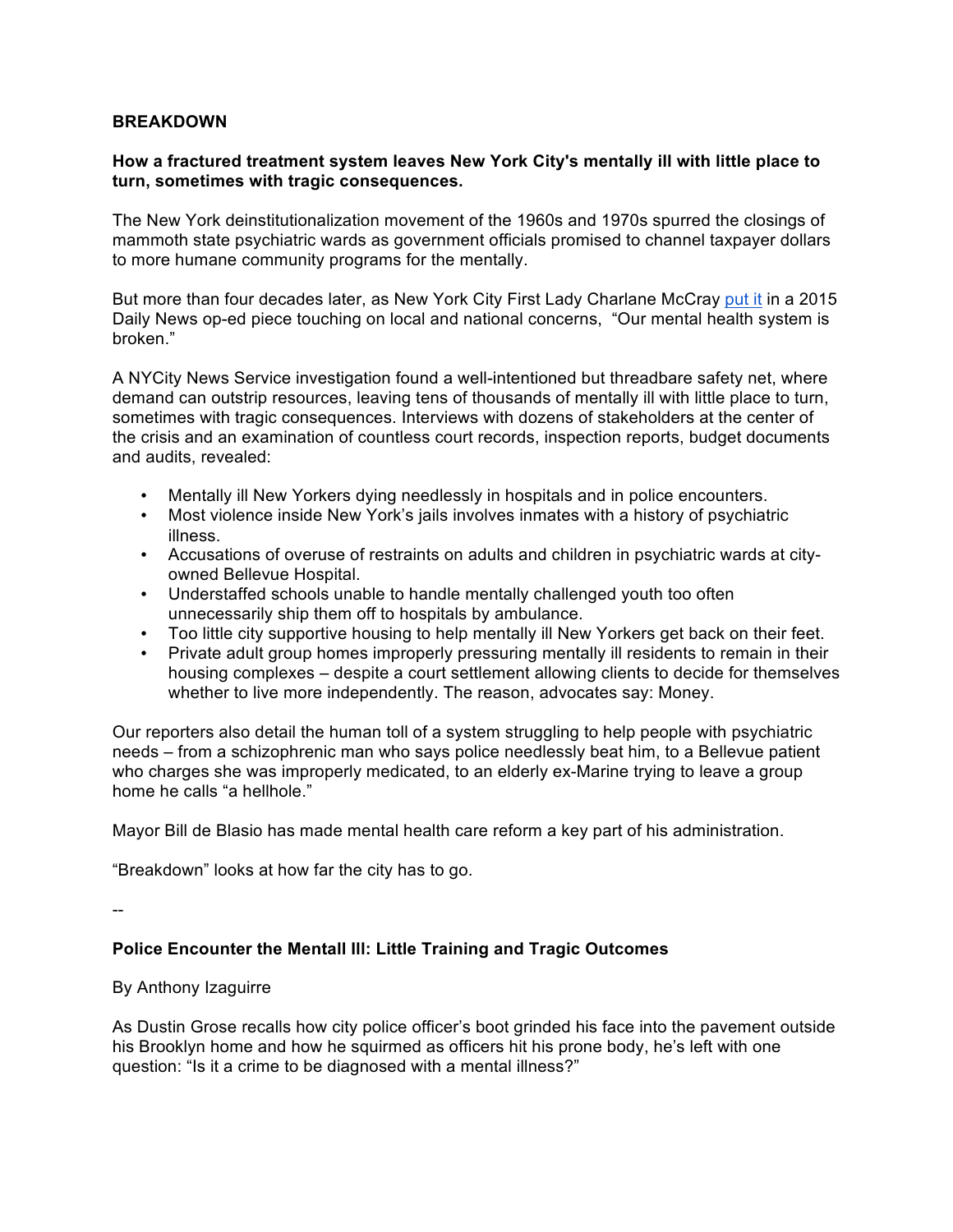Grose's parents called police that January 2007 morning because they wanted their son, diagnosed with bipolar disorder and mild schizophrenia, to take his medicine. But they never imagined the confrontation that would ensue.

A decade later, the NYPD still grapples with how to handle the mentally ill. The department responded to more than 120,000 "emotionally disturbed person" calls in 2016 alone.

Yet despite well-intentioned efforts to improve how police deal with the mentally ill, only about 10 percent of New York officers are trained how to deal with those mentally troubled.

Recently departed NYPD Commissioner Bill Bratton told the Daily News that as other city agencies are unable to keep up, police "have become responsible for treating a host of society's maladies" – including mental illness. He estimated about 40 percent of police encounters are with the mentally ill.

An NYCity News Service review of news accounts, police reports and lawsuits found at least two dozen shootings, beatings and other violent police encounters over the last five years.

Some of these cases ended in death.

#### **'WE FAILED'**

In mid-October, a police sergeant fatally shot a 66-year-old mentally ill Bronx woman – leading Police Commissioner James O'Neill to tell reporters, "We failed."

The shooting death of Deborah Danner also reignited a city-wide conversation on how the police deal with the mentally ill.

A Bronx neighbor called police at about 6 p.m. on Oct. 10 to report that Danner was acting irrationally. This wasn't the first time: Police had responded to similar calls before about Danner, who suffered from schizophrenia.

This time, moments after officers arrived, Danner was shot twice in the stomach. Reports said she charged at officers with a wooden baseball bat. Danner died an hour and 15 minutes later in a hospital.

It is unclear why deadly force was apparently the first measure taken by police.

People in her building told reporters that Danner, who lived alone, often screamed and shouted as if she was arguing with someone.

Danner wrote about coping with her disorder in an essay titled "Living with Schizophrenia."

"Any chronic illness is a curse," she wrote. "Schizophrenia is no different -- its only 'saving grace,' if you will, is that as far as I know it's not a fatal disease."

The mayor and the police commissioner called Danner's killing a mistake. "What is clear in this one instance, we failed," O'Neill told reporters. A police union president said the shooting was justified because the victim was wielding a weapon.

### **A LIST OF DEATHS**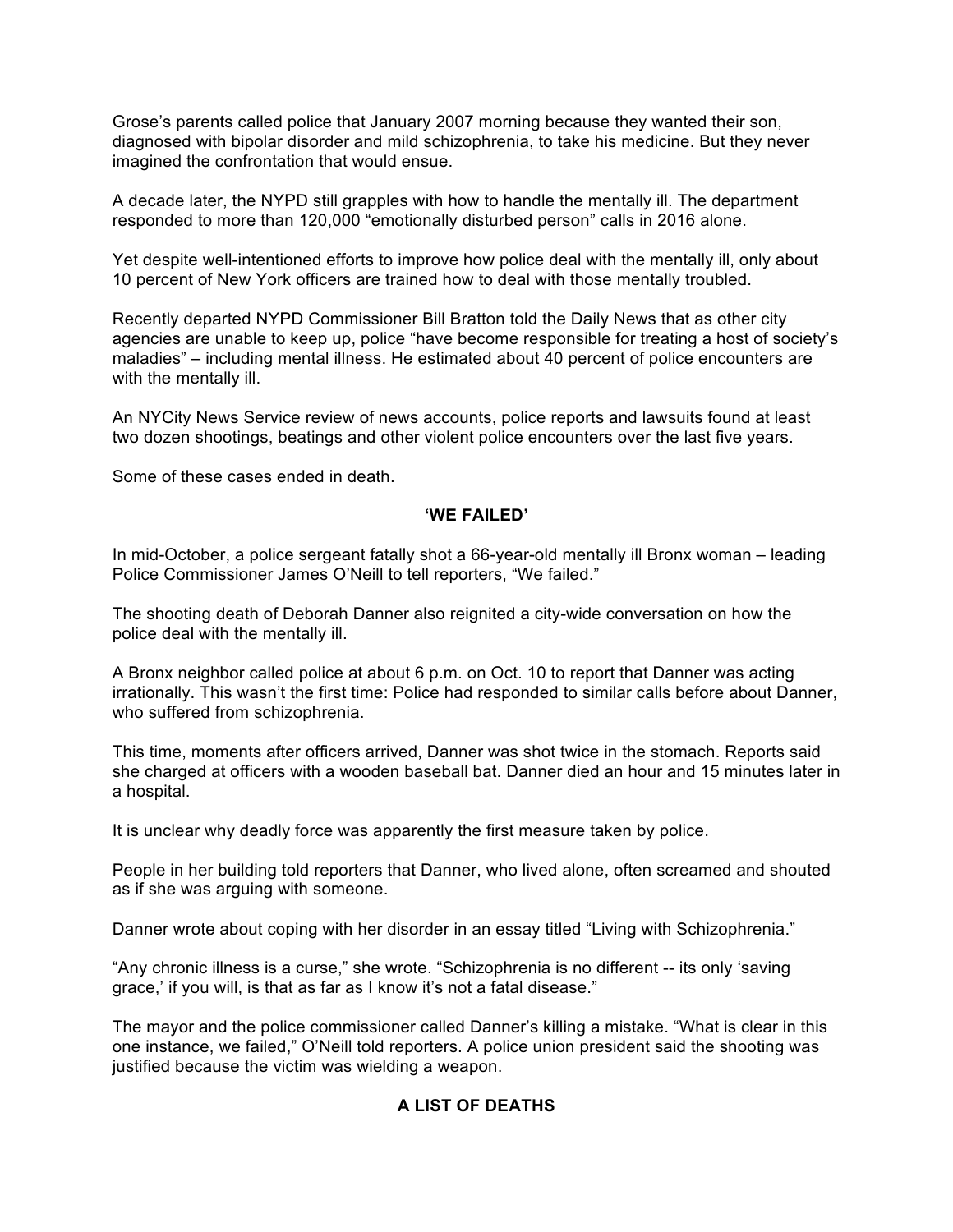More than half of the cases reviewed by the NYCity News Service resulted in death. Nearly all the calls involved an armed mentally ill person who had prior contact with the police.

The list of deaths include Shereese Francis, a 29-year-old schizophrenic woman who was reportedly suffocated by police during an arrest outside her Jamaica, Queens, home in 2012. It includes Denis Reyes, who went into cardiac arrest as he was being hauled into an ambulance after his bipolar symptoms prompted police to go to his Bronx home in 2015. It includes Erickson Gomez Brito, who family said battled depression. He reportedly swiped an officer's baton in the hallway of a Brooklyn housing project in 2016 and was shot seven times. Links?

To be sure, the review is by no means comprehensive. It reflects only a small percentage of overall police interactions with the mentally ill. While these cases were often covered by local news outlets, there are likely many others that did not get media attention.

Yet the accounts reviewed by the NYCity News Service and interviews with advocates for the mentally ill suggest these events are not isolated.

The police do not make such figures public and did not respond to requests for data regarding contact with the emotionally disturbed. Even less clear is the role drug abuse may play in exacerbating flare-ups.

# **'DON'T RESORT TO VIOLENCE'**

Dustin Grose knew his bipolar disorder and mild schizophrenia had frightened his parents. Smoking marijuana did not help his mental condition. He said blood tests would later show marijuana and PCP in his system the morning of his clash with cops.

When the police arrived in the early hours of Jan. 13, 2007, Grose said they urged him to go with them to a hospital. He refused, saying he just wanted to stay home with his parents.

Outside his home, he said, an officer punched him in the chest and knocked him to the ground. One cop held a boot on his head while two others struck him repeatedly. When the police handcuffed him and wrapped him in a strait jacket, blood was flowing from Grose's mouth and nose. His face was severely swollen.

"I was like a criminal outside of my house," he recalled. "I was suckerpunched, handcuffed, wrapped in a mat and beaten."

The subdued Grose said he was then "lifted like a luggage," tossed into an ambulance and taken to Woodhull Hospital. He said he was handcuffed to a bed while an officer questioned him. He was released a few hours later.

Grose filed a lawsuit and received a \$17,500 settlement, though police did not admit any wrongdoing. He still questions why he was assaulted and had advice for officers who respond to the emotionally distressed: "Don't resort to violence."

"They really don't understand or know how to deal with people who are under distress mentally," he said.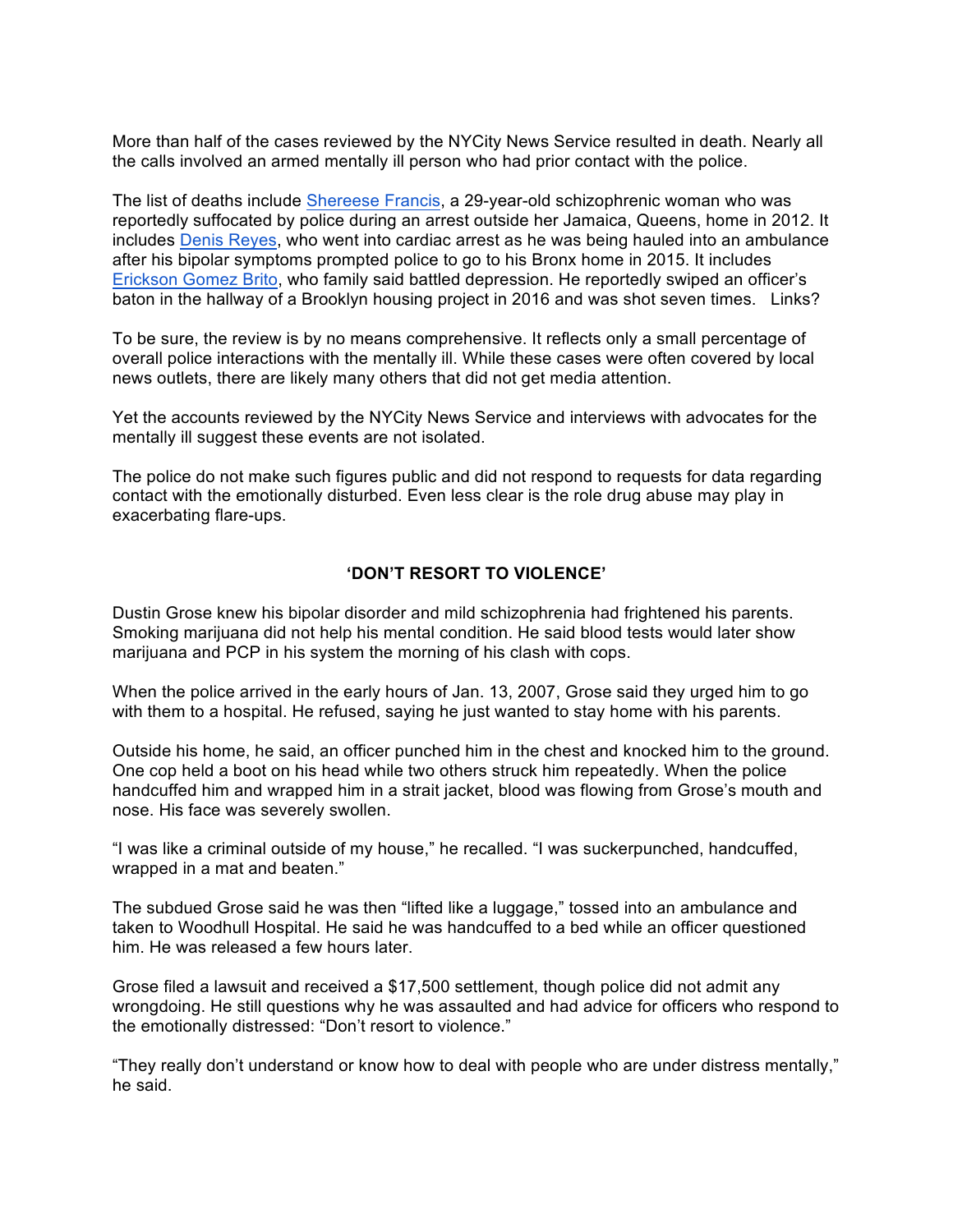Grose is now 31, a father and engaged to marry. He said he still fears police.

# **CALLS FOR MORE TRAINING**

Few would deny cops face pressure on the job. Police officers make decisions in fractions of a second and they must act in self-preservation when confronted by an armed person. When an armed person is showing signs of a psychiatric illness, tensions heighten. The erratic nature of the mentally ill complicates best practices when police encounter the mentally ill.

Police protocol requires officers to take an emotionally distressed person into protective custody with as little force as possible or wait for specialized units to arrive.

But only approximately 4,000 of the 35,000 officers in the NYPD have undergone specific training to deal with the mentally ill. When officers are being dispatched to deal with someone showing signs of psychiatric instability, those trained officers may not even be sent to the scene. Nothing denotes their expertise during the dispatching process, advocates said.

Instead, members of the so-called Emergency Service Unit, who are typically outfitted with heavy weaponry and militarized garb, are the designated handlers of the emotionally distressed. A press release from a recent graduation of the elite officers noted they had learned how to detect nerve gases, rappel from helicopters and scale the Brooklyn Bridge.

More officers need to undergo the situation-based crisis training where actors are used to play the part of armed mentally ill people, said Carla Rabinowitz, an advocacy coordinator at a mental health center called Community Access. The NYPD needs to make clear who's taken the course so that dispatchers can appropriately utilize these officers, she added.

The classes in crisis intervention training for New York police began being offered about a year ago. The department also has since added elements of the course into its academy curriculum. Veteran officers can volunteer to take the class to better handle emotionally distressed people, advocates said.

The program teaches officers to defuse a situation with words, not with a show of force. Brandishing weapons – Tasers, batons and firearms – is strongly discouraged as it increases wariness and fear among the mentally ill. The training also encourages officers to confront their own fears about the mentally ill. De-escalation, rather than aggravation, is the mantra of the crisis training.

But training alone may not be the answer.

The overarching problem, according to Steve Coe, the chief operating officer of Community Access, is that police officers are being asked to act as mental health workers while being law enforcers.

"They shouldn't be the social workers," Coe said.

--

# **Restrained and Medicated: Psychiatric Patients in the E.R.**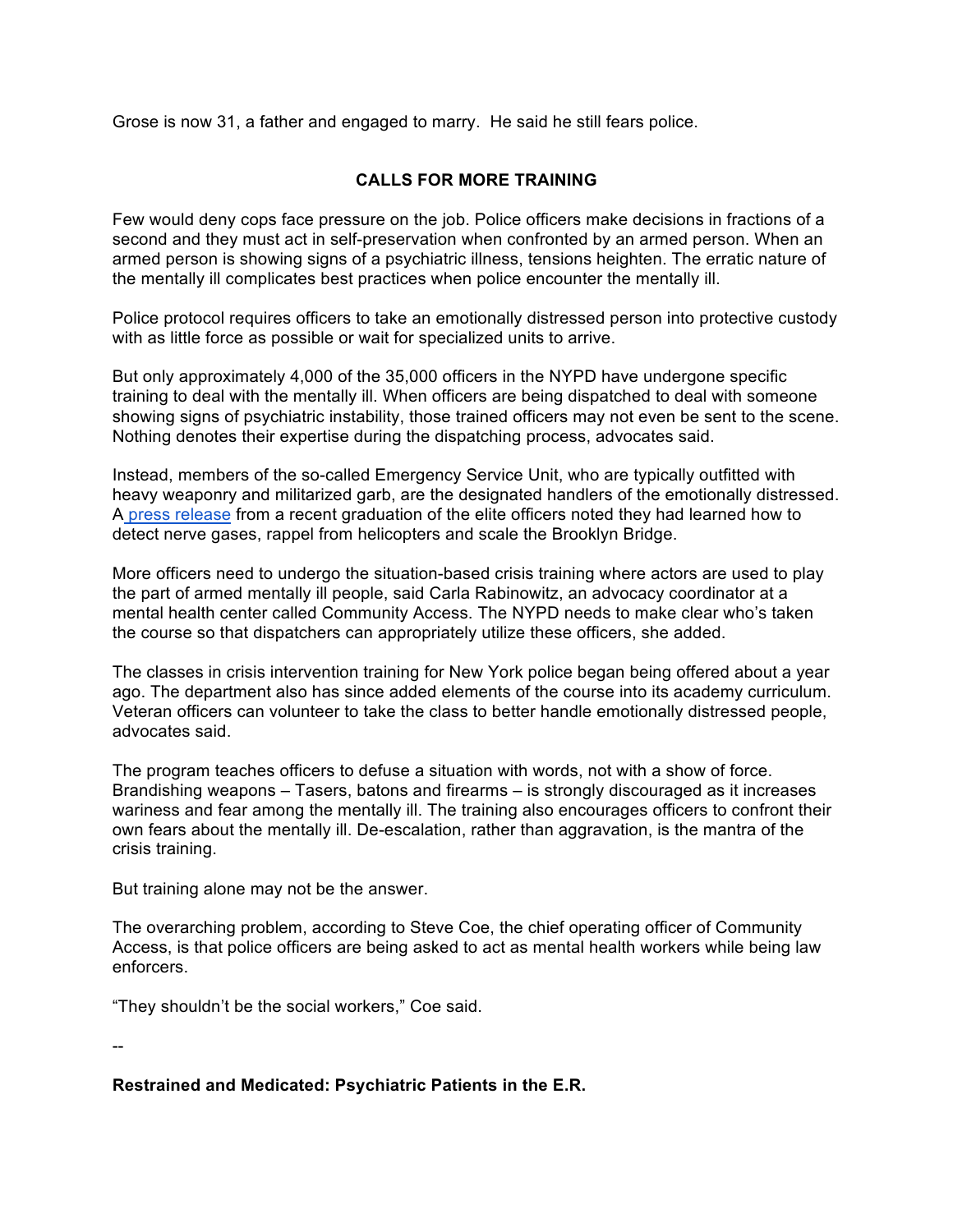By Noah Caldwell

The ambulance crew rushed the woman to St. Barnabas Hospital's emergency room because she was in an "altered mental status" – agitated and uncooperative, according to records.

Workers at the Bronx hospital laid her on a stretcher, but she kept falling off and hitting the floor.

By 2:29 a.m. on May 11, 2013, hospital staff administered 4 milligrams of Versed, a sedative so potent it also is used in lethal injection cocktails. An hour later, her wrists were cuffed with restraints, and she was placed on "security monitoring."

Her heart began to seize up. The lower chambers stopped beating properly. An electronic monitor failed to trigger an alarm.

Sometime between 4:20 a.m. and 5 a.m., her heart stopped all together – the exact time is uncertain, because no one checked on her until it was too late.

Two weeks later, state inspectors investigating the woman's death found staff failed to follow the hospital's monitoring policies on patients placed in restraints. St. Barnabas "did not provide a safe and secure environment" in the psychiatric emergency room, the inspectors wrote.

Details of her case were made public in federal Centers for Medicare and Medicaid (CMS) inspection records the reviewed by the NYCity News Service. Her identity, though, was redacted.

The findings are not unique to St. Barnabas. Over the last four years, at least a dozen New York City hospitals and emergency rooms have been cited by state inspectors for improper use of restraints, inadequate monitoring of psychiatric patients, poorly trained security staff and a lack of clear policies for handling patients with mental illnesses.

For example, last year at Beth Israel Medical Center inspectors found multiple patients had been handcuffed, against the facility's own policy. Advocates contend city-run Bellevue Hospital excessively uses restraints.

At Lutheran Medical Center, inspectors found that security staff were untrained in the use of first aid and physical restraints, and, contrary to hospital policies, orders for restraints were not filed with licensed physicians.

At Kingsbrook Jewish Medical Center in Brooklyn, emergency room security staff failed to monitor an elderly psychiatric patient at risk for running way. He wandered from the unit, entered an unlocked, empty building, and jumped from the fourth floor and died.

#### **RISE IN PATIENTS, DECLINE IN FACILITIES**

An emergency room is not the ideal treatment setting for many mentally ill patients. Emergency rooms are designed more for acute care – heart attacks, broken legs, wounds that require stitching. And yet, psychiatric patients are often funneled into emergency rooms – from homeless shelters, schools, family home settings – instead of into individualized outpatient treatment centers.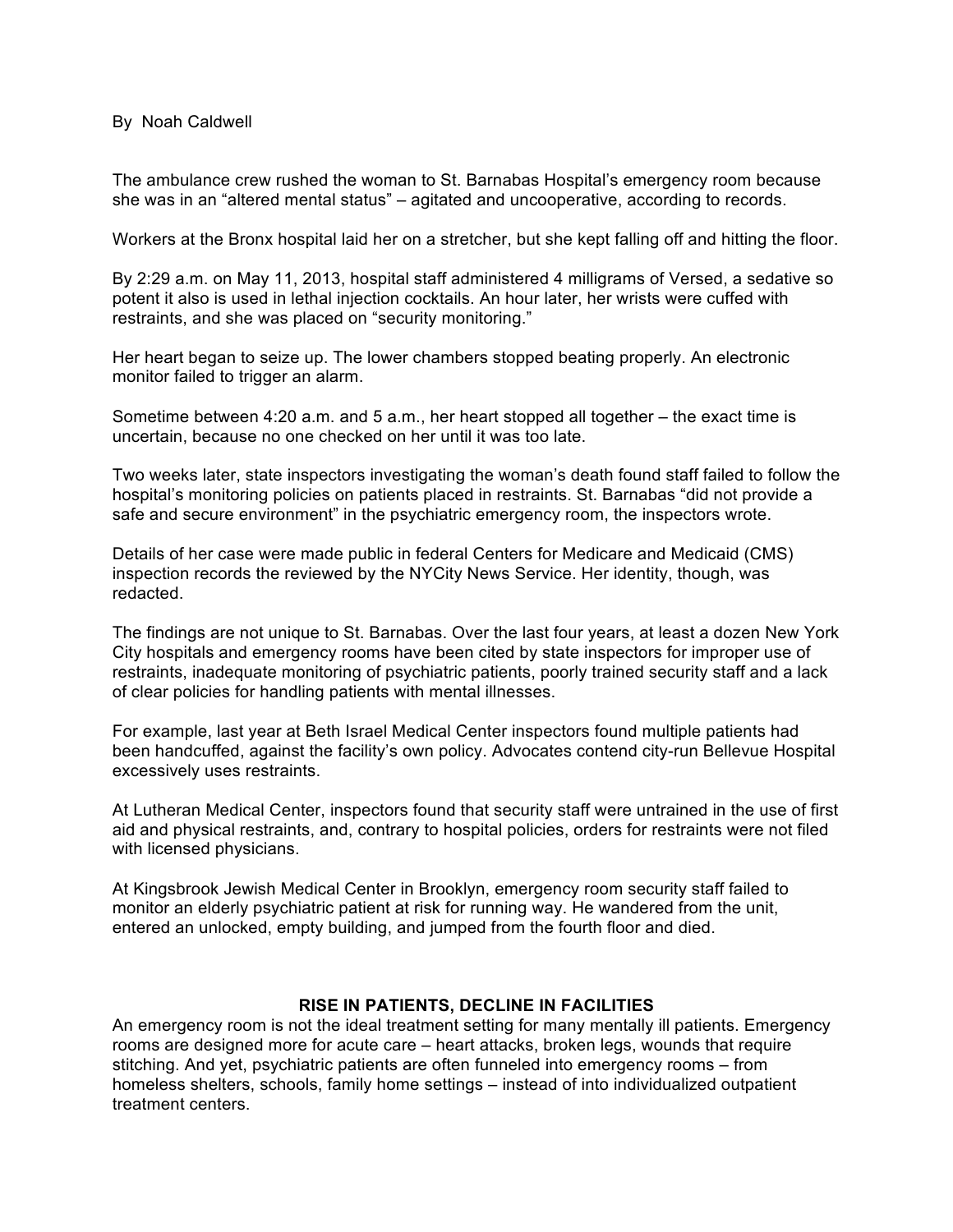For example, at the Urban Pathways homeless shelter in Midtown Manhattan, mentally ill clients are shuttled to the closest hospital emergency room when psychiatric crises arise.

"If it happens here, we do call EMS," said Lisa Lombardi, deputy executive director of the shelter. "When we do that, because the hospitals are so full, it's challenging. They wait."

New York is not alone. Across the country, the number of psychiatric patients in emergency rooms is rising dramatically.

Every shift, three out of four emergency physicians typically see at least one patient that needs psychiatric hospitalization, according to a recent survey of thousands of ER doctors by the American College of Emergency Physicians. Between 2002 and 2011, the number of psychiatric patients in emergency rooms nationwide grew from 4.4 million to 6.8 million, an increase of 55 percent.

Yet only about 17 percent of emergency physicians have a psychiatric specialist to evaluate mentally ill patients. Psychiatric patients pose serious challenges for staff ill prepared to handle a volatile behavior.

"They're not familiar with them, and they don't know how to handle them," said Dr. Leslie Zun, the head of the Department of Emergency Medicine at Mt. Sinai in Chicago, who has focused on studying the how emergency physicians handle psychiatric patients.

The result, according to Zun, is a tendency quickly subdue erratic patient.

"Based on a lack of experience and comfort, they tend to jump to physical restraints," said Zun. "That's really a problem."

Meanwhile, the amount of inpatient psychiatric facilities has been falling nationwide. Psychiatric patients who arrive in emergency rooms wait longer to be transferred to a specialty facility or given an inpatient hospital bed, with some spending up to five days in the emergency room awaiting admission.

#### **TRAINING GAP LEADS TO TROUBLE**

Medical school students often are not required to do stints in emergency rooms that deal with mentally ill patients, and even emergency medicine residents don't always have to undergo training in psychiatric intervention, according to Zun.

"So they're quick to medicate [patients] rather than assess their needs and treat them," Zun said.

CMS inspections of New York City hospitals indicate that medication usually comes in the form of a sedative or an antipsychotic – or both. A common combination is Haldol, an antipsychotic also used in prisons to calm unruly inmates, and Ativan, a sedative.

In theory, mixing the drugs allows physicians to use a smaller dose of each. But studies have shown that using just one – either a sedative or an antipsychotic – is just as effective, and the combination may be unnecessary.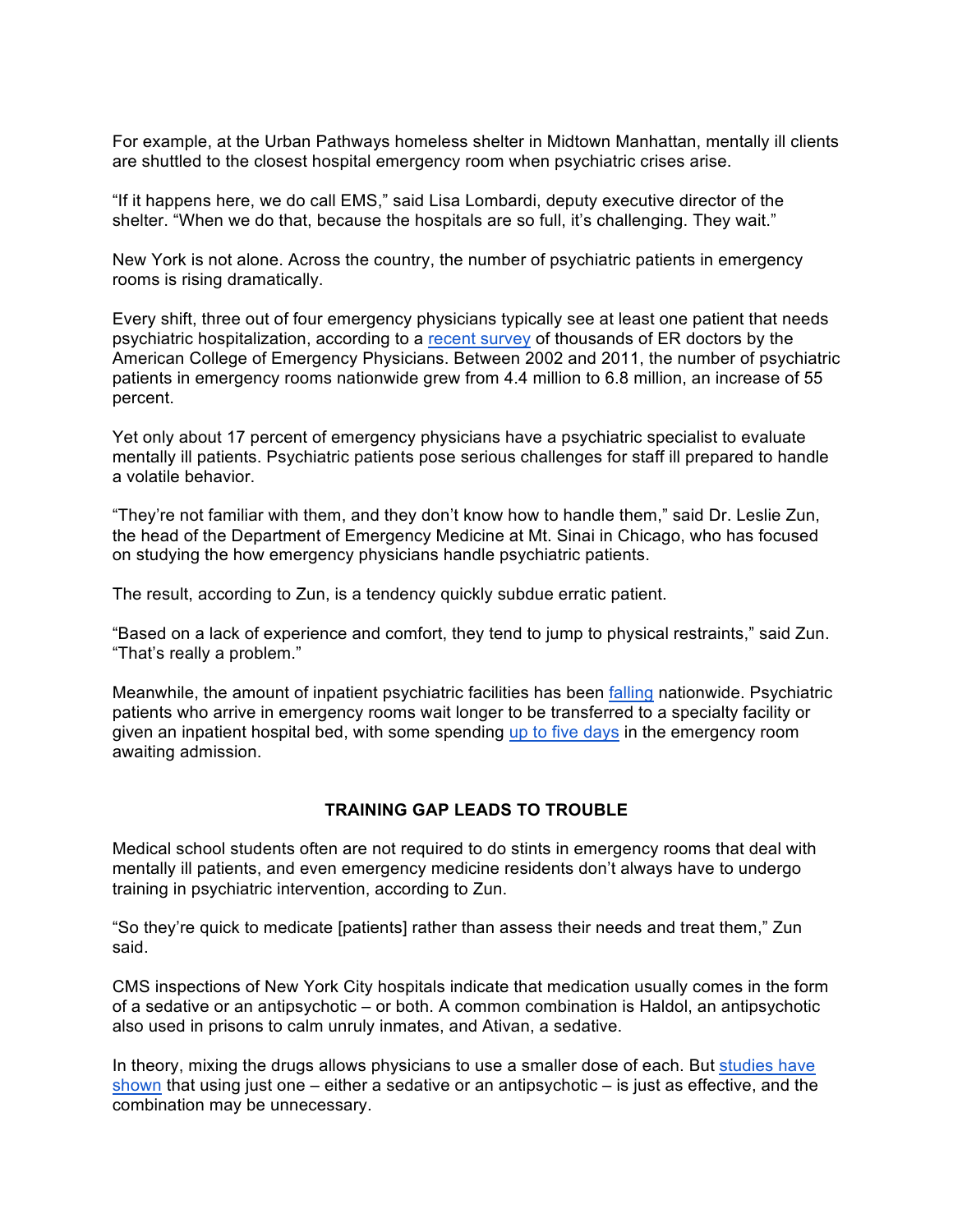These drugs are often called "chemical restraints," because they calm difficult patients. There are "physical restraints," where hospital staff hold down a patient. And "mechanical restraints," such as cuffs on wrists and ankles.

According to state inspectors, nursing staff and security officers in multiple New York City psychiatric inpatient wards are often untrained in the proper use of restraints. For example, at Interfaith Medical Center in Brooklyn, security personnel are not required to be trained in the use of restraints – even though the task is listed in their job description.

Last year, state inspectors found inadequate training for hospital police officers at Lincoln Medical and Mental Health Center in the Bronx. Not one of the 91 officers that frequently grapple with aggravated patients had been given training in CPR, first aid or physical restraints. Inspectors concluded that patients were at risk for being seriously harmed during physical confrontations.

Case in point: On May 13, 2015, a young woman diagnosed with a bipolar disorder was admitted to Lincoln's psychiatric inpatient wing. Her family believed she was trying to kill her grandmother.

Four days into her stay, she became agitated and was confronted by five hospital security officers in the hallway. One guard grabbed her by the hair. Another hit her on the side of the face with his elbow. A guard three punched same cheek three times. She was then put in a chokehold and collapsed backwards, her head hitting the floor.

The patient wasn't seen by a physician until three days later. Her face was still bruised.

Less than three months later at Lincoln, a man, only identified in the public report as "Patient L," was standing in the hallway surrounded by three guards. Within a few minutes, the officer contingent grew to nine.

Security camera footage shows that officers put on black leather police-issue gloves. Eventually, the patient picked up a thermometer from a nearby cart, and waved it. After a short standoff, one guard lunged at the patient and struck his arm with a tactical baton three times. The patient, now subdued, was placed in four-point restraints, with cuffs around each ankle and wrist.

State inspectors concluded the hospital officer had not been instructed by supervisors to use the baton. They noted the technique violated Lincoln's policy on patient rights, which states that patients "have the right to receive care in a safe setting and be free from all forms of abuse and harassment."

Beginning in 2007, the city Health and Hospitals Corporation, which runs Bellevue and other city hospitals, began an initiative to reduce the use of restraints on psychiatric patients. The state's Office of Mental Health has also promoted an initiative called "Positive Alternatives to Restraint/Seclusion." But the program is voluntary for hospitals.

--

#### **Thousands of Homeless Suffer From Mental Illnesses**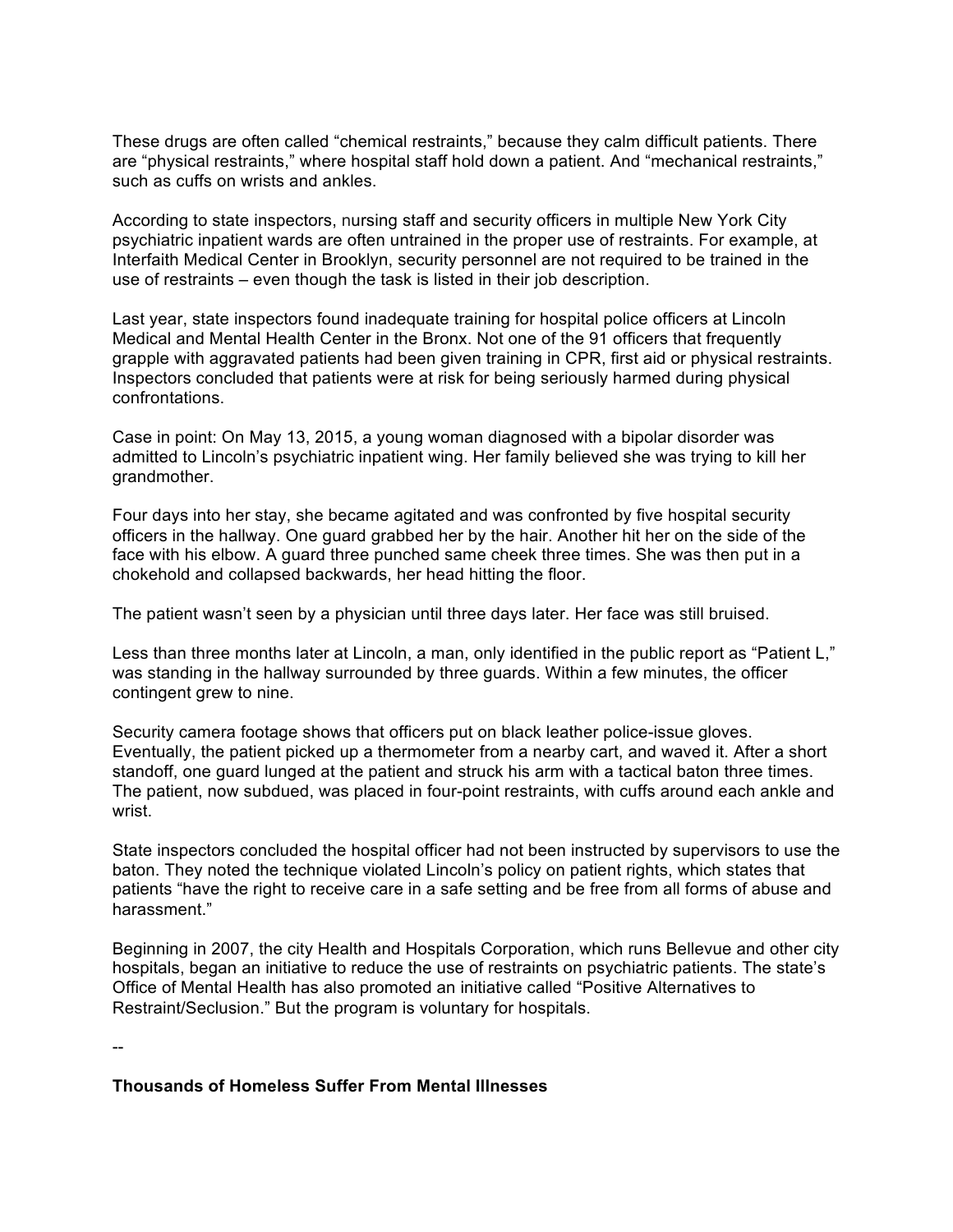# **By Christine Brink**

When Melissa Lindstrom got off the bus in New York City, she thought she was getting a fresh start.

A guitar and a suitcase was all she brought along when she arrived at Port Authority in 2015. In her mind, she carried a heavier load. Lindstrom had been on probation for four years because of child endangerment charges in 2007 after she left her year-old daughter and 8-year-old son alone in their home in Riverside, California.

Two weeks before the incident, Lindstrom started hearing voices, she said.

"The voices said they were going to take away the souls of my children," said Lindstrom. "I thought, if I leave my children alone and walk away, maybe these voices of these beings that I'm hearing would follow me and leave my children alone, and they would be safe."

A caregiver found the children in the house. Lindstrom's daughter was bleeding from numerous lacerations. A week later, Lindstrom was discovered more than 300 miles away, swimming in an irrigational canal in Phoenix.

After her children were taken away, Lindstrom said, she tried to commit suicide three times.

Getting off the bus in New York City with her guitar and suitcase, she looked forward to getting a job – and a new life. Instead, she soon joined the ranks of an estimated 8,800 mentally ill New Yorkers sleeping in the city's shelters, and on the streets.

The nonprofit-organization Coalition for the Homeless estimates there are thousands of mentally ill homeless in the city. Among the roughly 14,200 single men and women sleeping in the city's homeless shelters every night, about 4,700 are estimated to be mentally ill.

In addition, on one of the coldest nights of the year at least 2,794 people were sleeping on the streets, according to a federally-mandated annual Homeless Outreach Population Estimate done in February 2016. These people refuse to go to city shelters even on the coldest days of year. The Coalition for the Homeless estimates two-thirds of the street homeless suffer from a mental illness.

Among homeless families, estimates are less certain. Every night about 23,000 homeless adults with families sleep in the shelter.

"I haven't really seen any good data on the number of families or households that has a member, who is living with a mental illness," said Frederick Shack, who is the CEO of the nonprofit organization Urban Pathways. "But I would think that there are probably 10 to 15 percent."

At Brooklyn Community Housing and Services, which has run a family shelter since 1991, executive director Jeffrey Nemetsky said the shelter has experienced "a great increase" in mothers with mental illness.

"Probably up until about five or six years ago, every year we would have one or two moms who would come in throughout the year, who would have a serious mental illness," Nemetsky said. The shelter houses about 150 families a year. "Now we're probably seeing regularly around 20 percent of the moms with a mental illness."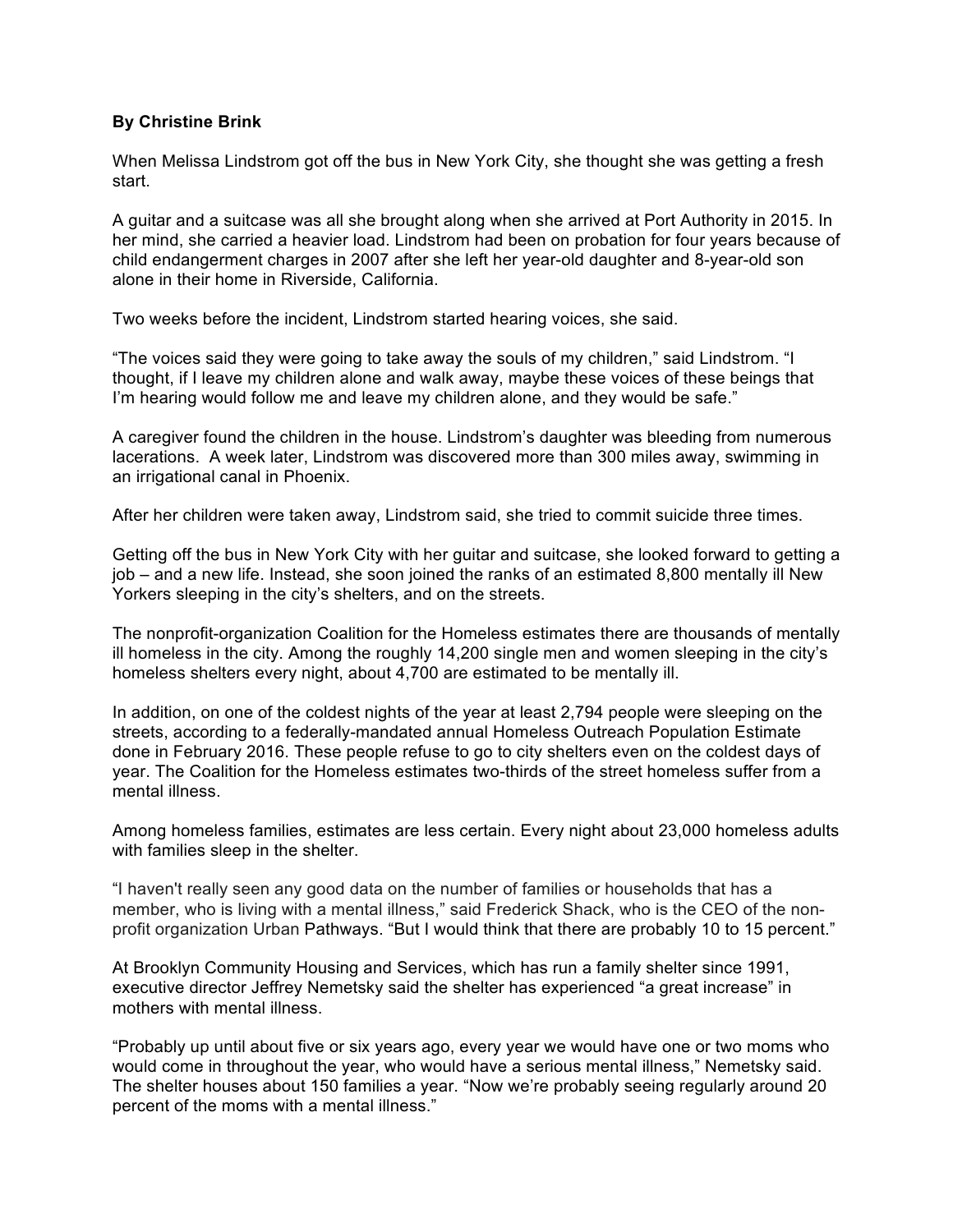The estimates add up to a conservative figure of 8,800 New York City homeless who are mentally ill.

Lindstrom is diagnosed with schizophrenia. She still hears voices that are arguing with her, and sometimes she sees people appear out of shadows on the streets, she said. For a while, Lindstrom stayed in some of the city's women shelters, but she didn't like it there.

"I just didn't feel safe being in a shelter," she said.

Lindstrom recalls getting a black eye from a shelter dormmate.

"The woman got mad at me because I didn't smell very good," Lindstrom said.

That night Lindstrom slept on the steps in front of St Bartholomew's Church on Park Avenue.

Lindstrom is far from the only homeless person who avoids shelters, said Lauren Taylor, deputy director of the Manhattan Outreach Consortium at Goddard Riverside Community.

Taylor runs an outreach team that patrol the streets in order to make the people come inside. But the transition from street to shelter is often challenging.

"It speaks to some of the experiences people have had in shelters," Taylor said. "Having traumatic experiences from the past and maybe being around other people seems more frightening or stressful than staying outside."

In March 2016, the city launched its Home-Stat initiative to help the homeless. The city increased the number of homeless outreach workers from 191 to 387, and promised to add 500 temporary housing beds in so-called safe havens, where homeless aren't pressured to get services from social workers. Some 284 beds had been added as of December 2016.

Homeless people with mental illnesses can be referred to special mental health shelters where there are more staff. But many end up in dorms in regular shelters. Non-profit organizations like the Coalition for the Homeless and Homeless Service United wants the city to create more shelters homeless people with mental illness. "The supply is not as high as the demand," Trapani said.

After being in and out of hospitals and homeless shelters, Melissa Lindstrom returned to the streets, hoping for a normal life. She recalled sitting in front of St. Bartholomew's Church with a cardboard sign reading "Please, take my resume."

After two weeks on the streets, her guitar and suitcase was stolen. Eventually, a man bought her a new guitar, but Lindstrom pawned it.

"I didn't want to keep losing my stuff," Lindstrom said. "I didn't want to invest in clothes, I really wanted to try to get my life together as far as getting a job."

One of the city's outreach workers found Lindstrom on the street, and she agreed to go to a cityfunded safe haven on the corner of Eighth Avenue. and  $40<sup>th</sup>$  Street.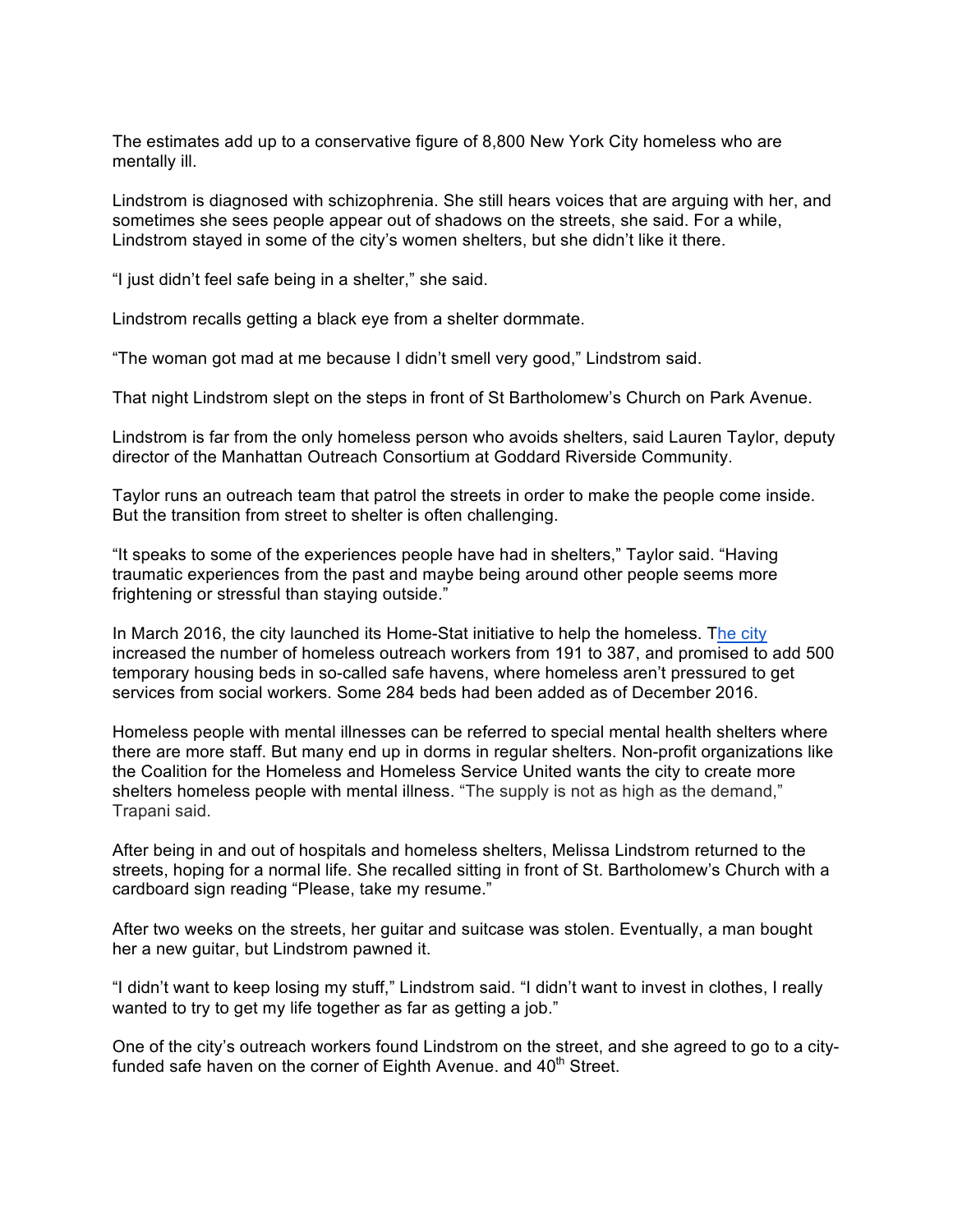About 80 percent of the clients are mentally ill, the staff said. The majority suffer from schizophrenia, bipolar disorder or major depression. Safe havens differ from regular homeless shelters by not having any curfews or requirements about sobriety or weekly meetings with case managers.

"What we find is that once we move that barrier, individuals who are chronically homeless are more likely to accept the services," said Shack. "Once they are indoors and no longer concerned with their very survival, they are a lot more available for the services that we are able to provide to them."

"More importantly, it provides them with the opportunity to transition to supportive housing, and that's where the real solution comes in," he added.

But obtaining supportive housing in New York City is far from easy. Only one in six eligible applicant obtain an apartment, homeless advocates say.

At the safe haven on  $40<sup>th</sup>$  Street in December 2016, Lindstrom had just got back from two job interviews. She was wearing a white form fitted jacket, and her French manicure appeared to have recently dried. She is now sharing a bedroom with one other person.

"It's nicer to just have one roommate instead of having a room full of 10 or nine other girls who have their emotional issues, you have to hear about all the time," she said.

Lindstrom she was offered both jobs, but she only accepted one. She now works in Times Square selling tickets for the Laugh Out Loud Comedy Club. Once she has made money enough, she plans go to the pawn shop around the corner, and buy back her guitar.

--

### **Lack of Supportive Housing in New York City (this is companion story to Christine's story on thousands of mentally ill homeless)**

By Christine Brink

For the first time in a long time, Cherita Barbuto, who suffers from bipolar disorder, counts herself among the lucky ones.

For years, she was homeless. Now she's living in a modest Bronx apartment, part of a city, state, federal and private financed program called supportive housing, designed to help get the mentally ill off New York City's streets and out of the shelters. 56,

These are more than places to live. Counselors check on residents, and staff help ease the transition.

But for the mentally ill long-term homeless, there is far greater demand for supportive housing than there are places to live. Barbuto, 56, remembers the day she received a call from a social worker in June 2015 telling her an apartment was waiting for her, a decade after she first entered the city's homeless system.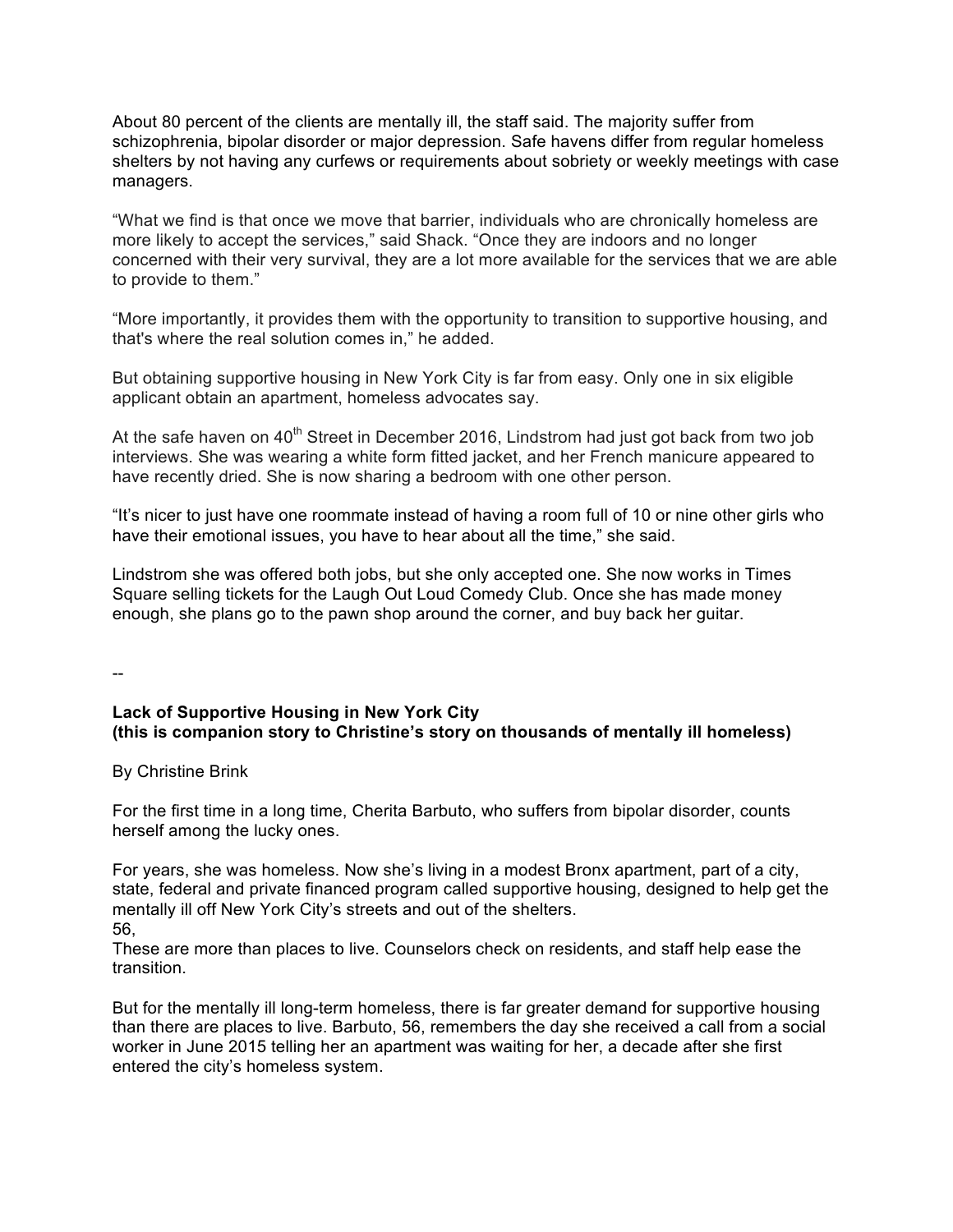"I just started crying," Barbuto recalled. "She said 'Are you crying Ms. Barbuto?' and I said 'Yes, I've been waiting for a long time for this.'"

Only one in six eligible applicants obtain supportive housing in New York City, according to several supportive housing experts and homeless advocates. If there are no apartments available, they have to stay in homeless shelters, transitional housing – or on the street.

"There's a lot of competition for the few units of available supportive housing that exists," said Cynthia Stuart, chief operating officer at the Supportive Housing Network of New York, a coalition representing private nonprofit supportive housing agencies. "It's musical chairs with very few chairs."

#### **HIGH DEMAND**

There are about 32,000 units of supportive housing in New York City – about half of which are are for homeless people with mental illness, Stuart said. Homeless veterans, people with HIV and substance abuse also can apply for supportive housing.

The apartments may be in a building with only other supportive housing units, with shared community rooms, and services provided in the building. Or supportive housing units can be mixed in a building combined with regular apartments. In this setup, social workers, headquarted elsewhere, visit the tenants.

A 2015 study by the national nonprofit organization Corporation of Supportive Housing suggested a need for 24,155 new units – a majority of them for homeless people with mental illness. The study is based on 2013 data, when the homeless population was smaller than current levels. A 2017 estimate would be even higher, said Kristin Miller, director of the Corporation of Supportive Housing's New York Program, one of the researchers behind the study.

"There are 60,500 people in the New York City's shelters, and not all them need supportive housing for sure," Miller said "But you can see that we have a tremendous need for housing and within that supportive housing in New York."

So far, supportive housing has been funded through city and state contracts, the so-called New York, New York agreements. There have been three agreements since the 1990s. The third one expired in 2016, and advocates want the program to continue.

Gov. Andrew Cuomo and Mayor Bill De Blasio have not reached an agreement on a fourth. However, De Blasio committed last year to creating 15,000 new supportive housing units within the next 15 years, and in April Cuomo said the State will create 20,000 new units within the next 15 years.

"It will certainly go a long way," said Catherine Trapani, executive director at Homeless Services United. "But I imagine, frankly, that we could probably fill even more than that. But let's start with what was pledged because right now we have very few vacancies."

#### **BARBUTO**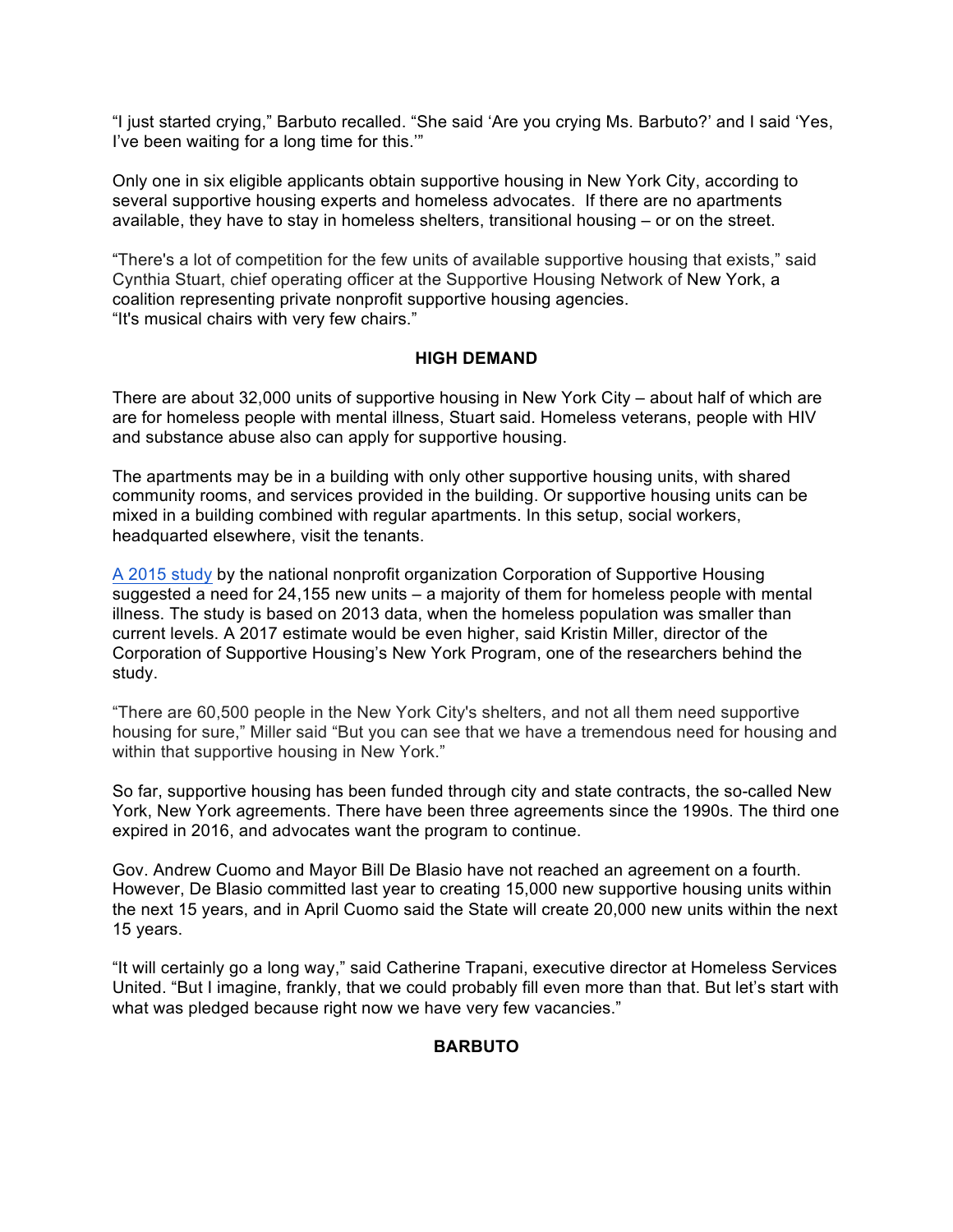From her window in South Bronx, Cherita Barbuto, 56, can see straight to the jail at Rikers Island. The view reminds her of a past she does not like to recall. Barbuto, who suffers from PTSD and bipolar disorder, has been in and out of jail so many times she stopped counting.

"They know my name in there," she said. "When I walk in they say 'Ms. Barbuto, what did you do now?' When they know your name when you are going to a jail, I think you've been there a bit too much."

The first time Barbuto got arrested was in 2002 for selling a bag of heroin to an undercover cop, she said. Barbuto was a substance user, and selling drugs was convenient in terms of earning money and satisfying her own needs.

She was sent to drug rehabilitation. After two years in rehab, Barbuto went home to her apartment in Brooklyn. But after a short time Barbuto and her husband, who had custody of their children, split. Like many other mentally ill New Yorkers, Barbuto started cycling between jail and the city's homeless shelters.

In October 2015, she moved into an apartment in a supportive housing building in the South Bronx. Supportive housing is permanent affordable housing combined with support from professionals such as social workers and mental health staff. Residents like Barbuto pay onethird of their income. The purpose is to keep mentally ill homeless people able to maintain their apartments, and manage the challenges that left them homeless in the first place.

Barbuto, who is now sober, shares a one-bedroom flat with her black cat, Sugar. The walls are decorated with photos of her adult children.

Barbuto thinks she has one of the best apartments in the building. The apartment is placed in the corner of the building so it has two windows, which makes the apartment seem less like a prison, she said.

"At first it kind of bothered me," Barbuto said of her view of Rikers. "But then I said to myself 'Girl, remind yourself you don't want to go back over that bridge.' So it's more like a blessing reminder. You don't want to go back that way."

--

# **Adult Group Homes: Prevented from Leaving**

By Mary Hanbury

Thousands of New York City's mentally ill are housed in privately owned adult group homes, legally free to leave – but a court-appointed monitor said many facilities improperly pressure residents to stay.

Some group homes deploy scare tactics, mislead residents about their options and prevent independent counselors from even meeting with the mentally ill to discuss housing, according to a 2016 report by monitor Clarence Sundram.

A mentally ill person at one home was told that if he left, "no one will care about him," Sundram reported.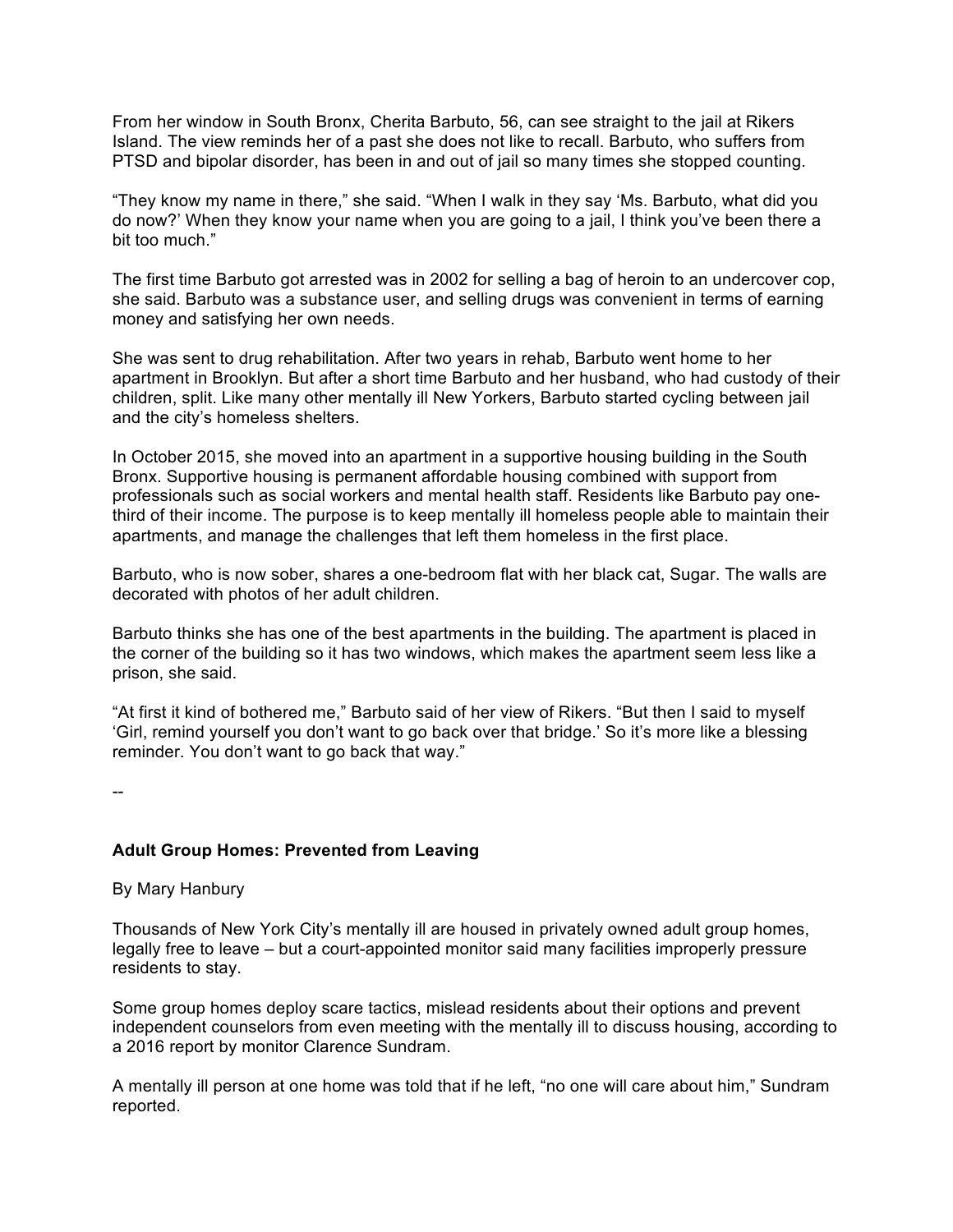A 73-year-old ex-Marine who lives in a Queens group home told the NYCity News Service charged he was subjected to such tactics – leaving him feeling stuck in a "hellhole."

Advocates who sued and got the oversight monitoring say the reason for these pressure tactics is clear: money. Group homes get reimbursed from Medicaid and other programs for every person they house, so losing residents means losing revenue.

"They are profit businesses and they want to make as much money as possible," said Jota Borgmann, a lawyer with MFY Legal Services, whose attorneys were part of the legal actions over treatment at adult group homes.

#### **ABUSES LEAD TO COURT SETTLEMENT**

Several decades ago, adult group homes were seen as a humane answer to large psychiatric wards. In the wake of deinstitutionalization, thousands of mentally ill were dispersed into smaller adult group homes, in the hope of providing better conditions and integrate them into neighborhoods.

It didn't always work out that way.

Investigations in the past two decades uncovered abuse, neglect and poor oversight in New York City's group homes. That included a 2002 Pulitzer-winning investigation by The New York Times, lawsuits and a state inquiry.

A group of mentally ill residents sued New York state in 2003 to enforce rules that give the mentally ill a choice of where to stay. The federal government joined the litigation. Under a 2013 federal court settlement, the mentally ill are supposed to be able to choose whether to reside in more independent living situations, like apartments where social workers could check on them and help them out.

As part of the settlement in 2013, counselors are supposed meet with the mentally ill and their families to explain housing options. Group homes could not interfere with the consultations and were told not to stymie any resident who opted to move. Court-appointed independent monitoring was set up to track whether the state and private adult group homes were living up to promises.

In New York City, the settlement covered 4,300 mentally ill residents in 23 different adult group homes. The plan is to relocate anyone who wants to move within five years, though efforts are behind schedule.

While some group homes appear to be meeting the spirit of the agreement, the inspectors found other homes have used scare tactics and prevented counselors from meeting with residents.

"It's the nature of the beast," said Geoff Lieberman, executive director of the disability advocacy group Coalition of Institutionalized Aged and Disabled, which helps adult homes residents with the transition.

He said it is not unusual for residents to stay in adult homes for more than 10 years, and the effects of living in an institution where you are unable to do anything for yourself takes a toll.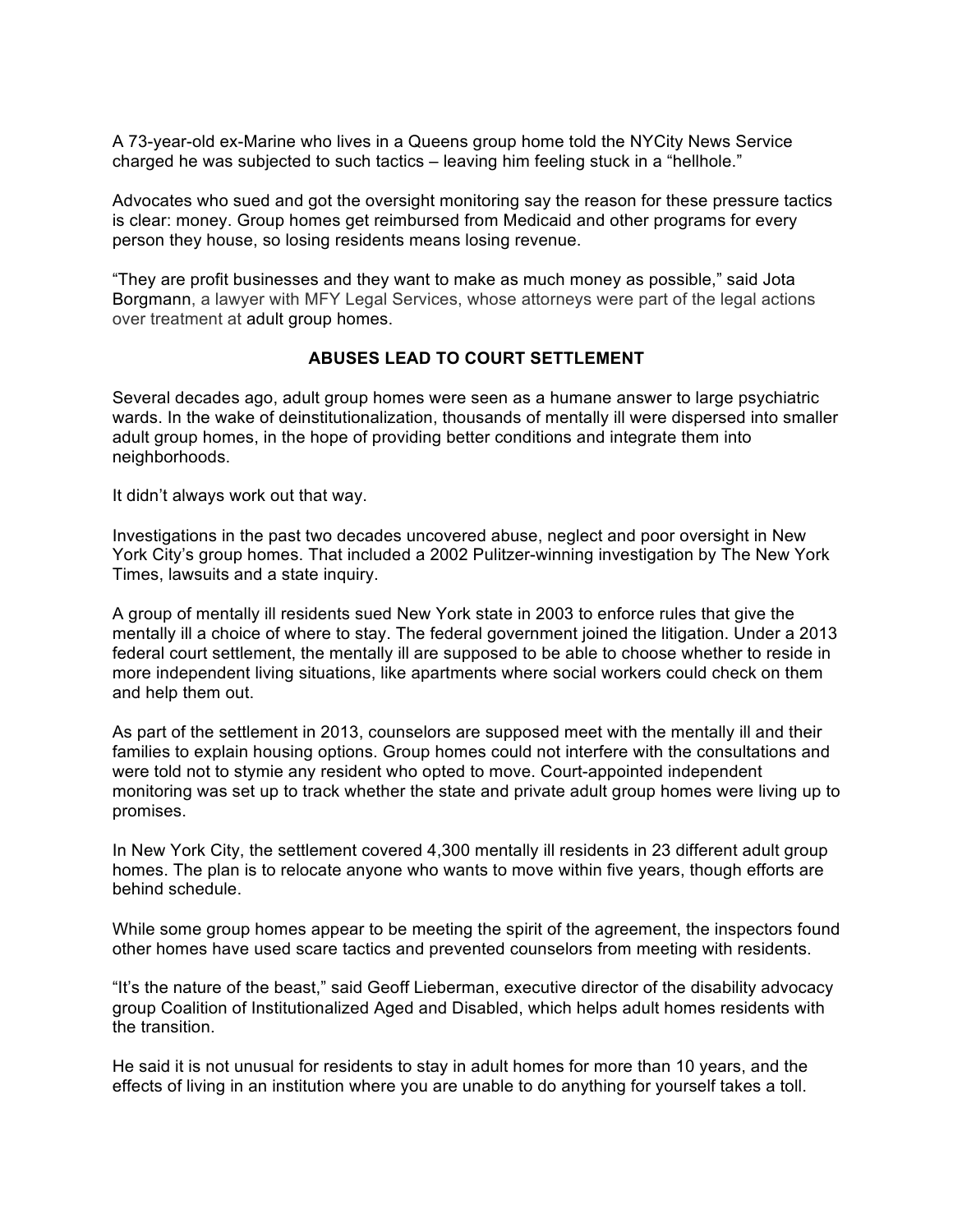# **DOCUMENTING DISCOURAGEMENT**

Sundram, who has a long history of working with the disabled, released his most recent annual report in April 2016. Among his findings:

- Caseworkers counseling the mentally ill "talk of the subtle and not so subtle influences that they feel the adult group home administrators and staff have on the process."
- Caseworkers advising about housing options faced difficulties in getting into the homes and setting up counseling sessions. In one instance, counselors arrived at a group home before 10 a.m. but staff at the front desk did not call any of the residents down for another hour, leaving time to meet only one person.
- Housing counselors tried a mass mailing to residents at an unidentified group home, inviting them to an event. No one showed up.
- At one unnamed group home, counselors opted to meet with the mentally ill in the laundry room, sometimes having to talk over the noise of the machines. The alternative was to meet in a small room with a camera and where the group home's staff could overhear their conversations.
- As of March 2016, almost 90 percent of those in adult group homes had been advised about housing options. But compared with the previous year, the number who said they would be interested in moving had dropped from 60 to 46.8 percent.
- The process to move out is taking longer than it should: only 15 percent of the 1,600 who said they want to relocate have actually done so.

Among the cases at city group homes named in the report:

- Mermaid Manor in the Rockaways section of Queens faced four allegations of "discouragement" between September and November 2015. The state Department of Health substantiated all of the claims, the most of any group home in the report. One resident said Mermaid Manor administrators told him "no one will care about him and no one will take care of him" if he left, a caseworker reported. **Those who said they wanted to relocate from Mermaid Manor plunged from 70 percent a year earlier to 40 percent.**
- At New Haven Manor in the Far Rockaways, independent housing counselors were prevented from talking with mentally ill residents about their options for several weeks. New Haven Manor compiled a form letter for residents to sign saying they did not want more independent housing. Seventy-four letters were sent by residents. Monitors found some signed the letter mistakenly believing they were writing to say they did not want to move immediately, not that they were uninterested relocating later to supported housing. **In addition, the percentage at New Haven Manor interested in moving plunged from 79 percent a year earlier to 52 percent.**
- At Central Assisted Living, also in Far Rockaway, counselors have talked with 169 residents and 53 said they would leave – posting a 31 percent rate of those interested in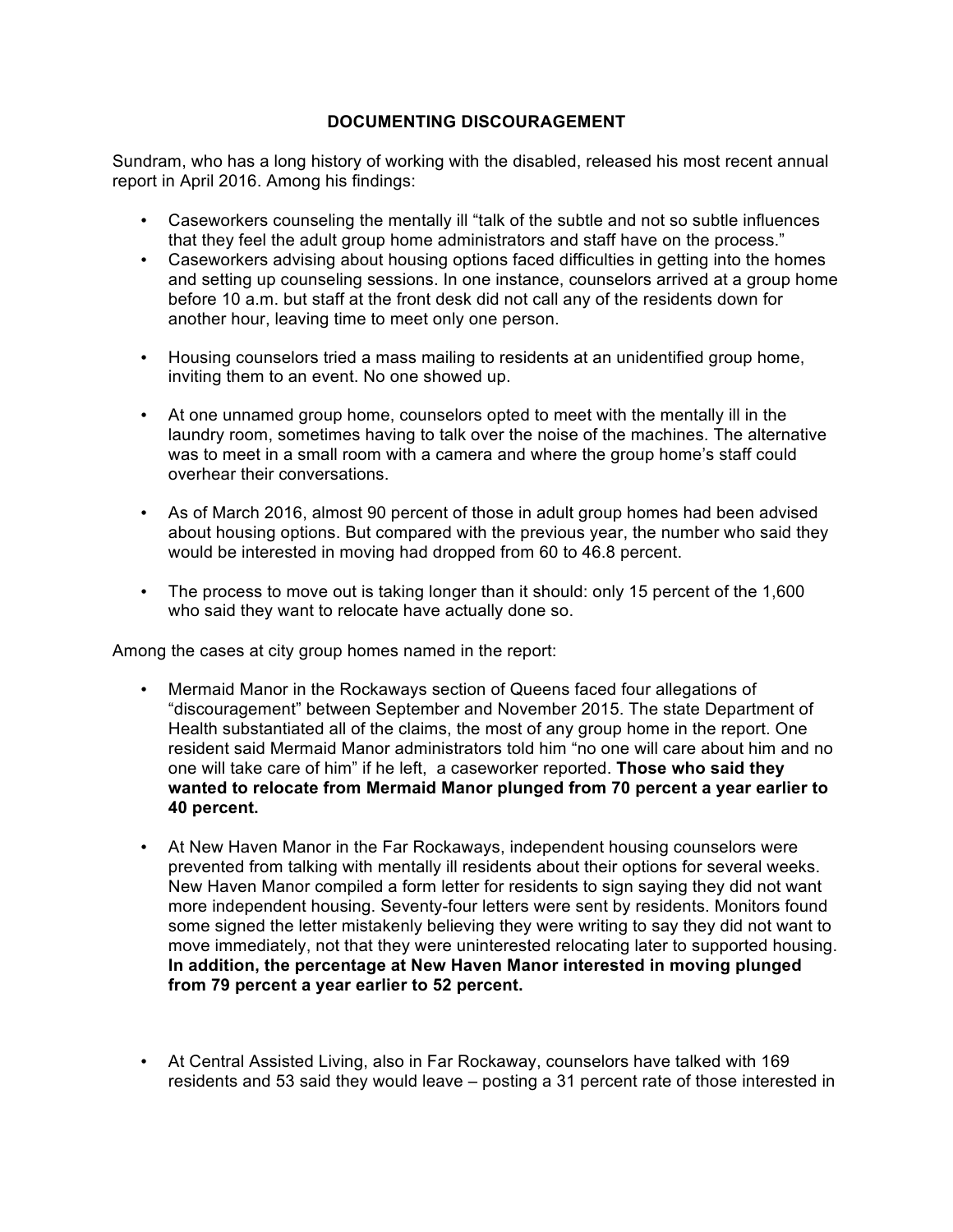leaving. That was the lowest level for any group home in the report. Still, no one had actually moved out in two years.

• At New Gloria's Manor in Rockaway Park, the number of residents who said they wanted to move fell from 46 percent to 40 percent. In all, 42 people said they would relocate. But only two have done so.

"Owners scare residents into thinking that if they hospitalized they will be put back on the street," Borgmann said.

"There is a lot of skill that is required in getting them to move," she said. "It's not a simple question of 'Do you want to move?' It is a more intensive process than that and requires more intensive interviewing."

To be sure, Sundram noted in his monitoring report that there have been improvements. All but 10 percent of the mentally ill in New York City's group homes have met with counselors about moving, a vast improvement from a year earlier, when only a third had met with independent housing advisors.

The report does document several who moved out but did not transition well at first. One unnamed person neglected to take his medication regularly, mismanaged money, disturbed neighbors and even was found once having smeared feces in his apartment. Yet with additional support he was able to try again in a studio apartment in the Bronx and, with increased support, is doing well, according to the report.

Those "who have made the transition are, with few exceptions, generally doing well in their new homes and are happy to have made the move," according to Sundram.

# **STUCK IN A 'HELLHOLE'**

In 2009, Ronald White, suffering from depression and grappling with chronic lung disease, said he was giving a choice when being released from a hospital: Go to a group home for the mentally ill or face homelessness.

The ex-Marine reluctantly moved into New Gloria's Manor in Rockaway Park.

"I have been wanting to move out of here since I moved in," said White, 73. "I wouldn't wish this place on my worst enemy."

The facility was described in a 2016 an independent court monitor report as an "outlier" because so few residents left. The report found that some group homes use pressure tactics to keep residents from moving – charges echoed by White.

He said a director for the group home frequently listens in on conversations. "Every now and then he will have a member of staff come through, trying to hear what is going on, even though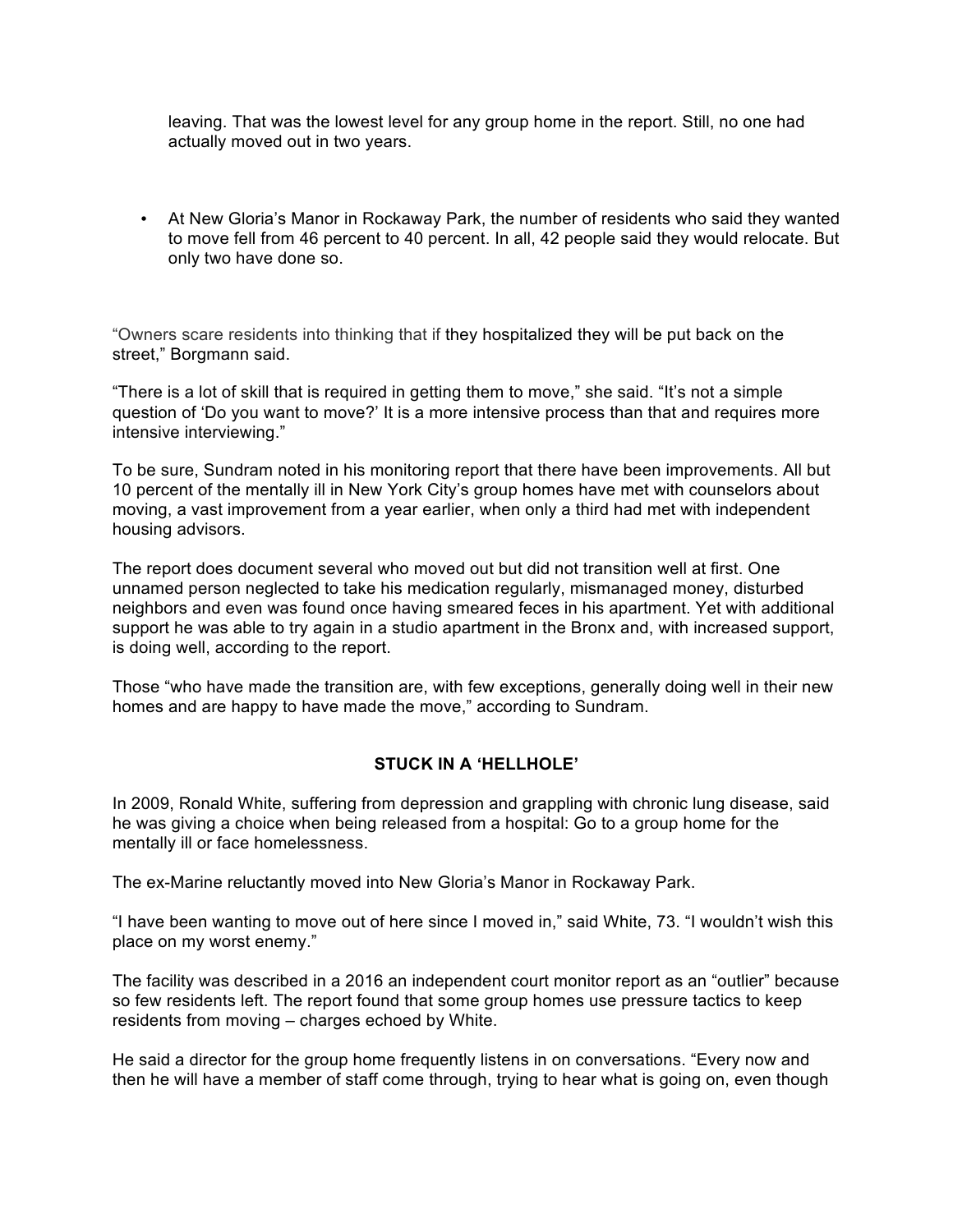they are not supposed to be doing that," he said. "These people are so afraid of him that they believe he can put them on the street."

"It's a business," said White, "that's all this is, and they look at us and see dollar signs."

White has shared a bedroom and bathroom with another resident with mental illness. He has a bed and side table, chest of drawers, and chair to himself. In this box-like space he houses all his possessions.

He said the worst part of being in a group home is losing his independence. He hasn't cooked himself a meal in years.

In June 2016, White said he was told he would be moving to his own apartment. "They build me up, saying: 'You are going to be moving out soon,'" he said.

"If I get out of here I am definitely getting myself a bike," White said. "In the meantime I am stuck in this hellhole. I am tired of this place and if anyone says they are not, they are out of their minds."

--

#### **Detention in the Emergency Room**

By Michael O'Brien

On Halloween 2013, Amber Decker's then-8-year-old son was rushed by ambulance to the emergency room. He was not deathly ill, hadn't broken his arm at the playground or slammed a door on his fingers.

He'd thrown a tantrum.

It started when his teacher asked him to take off his Halloween mask. "He was the Lizard from 'Spider-man,'" Decker said, "in a little foam outfit with a plastic mask."

It can take her son, who is autistic, a while to follow directions. But he's smart and high functioning, Decker said, which is why he was enrolled at Public School 120 in Flushing, Queens, instead of a special education school.

The school was aware of his condition and employed a school psychologist, Decker said. But like many psychologists at New York public schools, he split his time between schools and wasn't at P.S. 120 that day. Decker said a guidance counsellor couldn't handle the 8-year-old's outburst.

So someone at the school dialed 911 for an ambulance.

Decker's son is far from the only city school-kid sent to the ER for acting out. Some 1,447 students were taken to the emergency room for an "emotional/psychological condition" during the 2015-2016 school year, according to city data recently made available.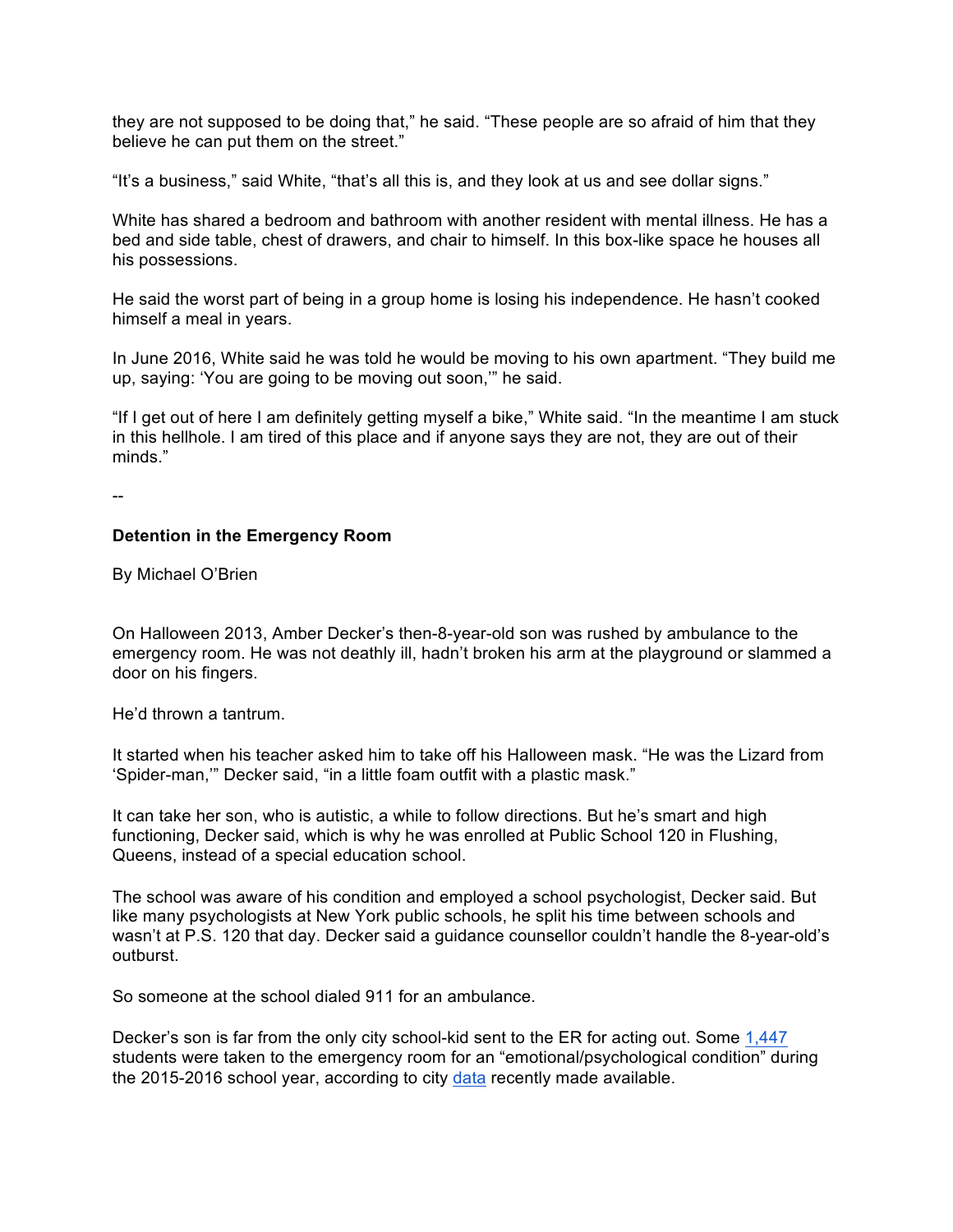Even the city has cast doubt on whether most of these ambulance calls are necessary. Child psychologist Charles Soule testified in May 2012 before New York City Council that the city's School Based Mental Health Committee, an advisory body to the NYC Department of Health and Human Hygiene, found that in 97 percent of such cases the students did not require immediate hospitalization.

The New York Civil Liberties Union concluded in a 2013 report that uniformed school security officers on campus regularly failed to distinguish tantrums from actual emergencies. A year later, a federal judge ordered the city "avoid unnecessary emergency room visits for students experiencing emotional, behavioral or psychiatric events."

The de Blasio Administration's mental health plan, launched in November 2015, called for expanding instruction to help officers respond more appropriately to special needs students. This includes fewer 911 calls, fewer suspensions and training on how to de-escalate crises.

# **A RUSH TO THE ER**

Tens of thousands of city students have mental health and behavioral problems. The city Department of Education estimates 9 percent of children ages 6 to 12 year olds have ADHD, depression, anxiety, depression, bipolar disorder and/or other psychological difficulties. Eight percent of the city's high school students have attempted suicide, according to the city.

Still, it's difficult to determine how many of the city's 1.1 million public school students, from prekindergarten through high school, are grappling with mental health issues.

About 18 percent of students have an individual education plan on file. This classifies them as students with disabilities, according to the city Department of Education, though the numbers aren't broken down to distinguished between children with physical or mental difficulties. City schools are required to integrate all but the most disabled kids, who are placed in special schools covered by District 75.

On paper, New York schools appear to have a robust program for addressing students' mental health needs. But, advocates say, a lack of resources and proper training leads educators and staff to too often rely on punitive measures.

Advocates say city schools began calling more for ambulances for psychologically challenged youth when schools embraced zero-tolerance suspension policies in the 1990s.

In the case of Amber Decker's son, someone ignorant of his diagnosis might conclude his trouble understanding instructions can make it seem like he's being "mischievous or not listening," the mother said. When her son didn't take off his beloved Halloween mask, the situation escalated. By the time his mother arrived at the school, her son was locked in a room with a security officer.

An ambulance arrived, she said. Decker was told by the school her son would not be allowed back in class unless she went with him to the hospital. They spent the day in a hospital emergency room. He was evaluated and sent home with a doctor's note stating that he was "currently able to return to school at this time."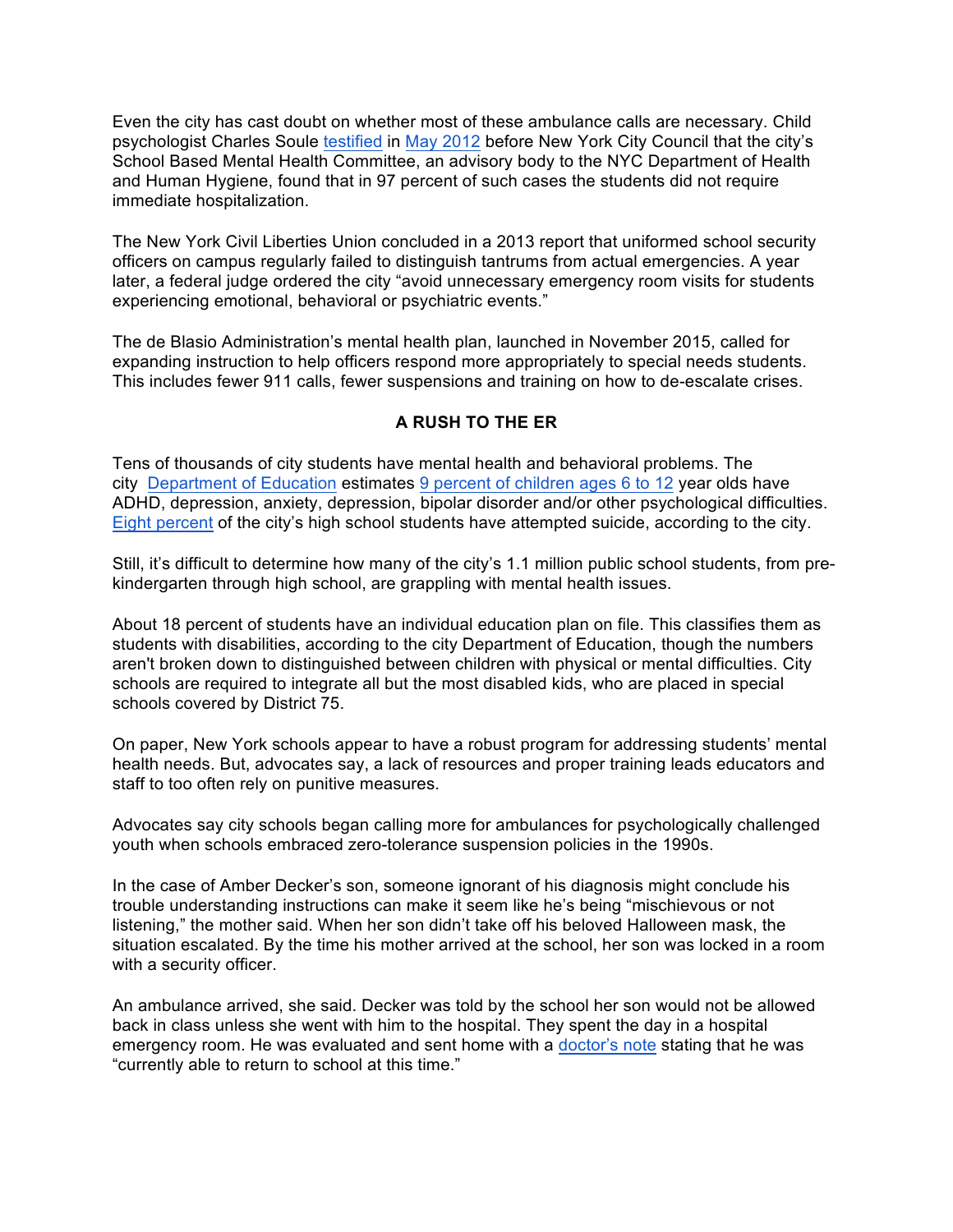This would not be the first time EMS would be called in to deal with her son's tantrums. It happened again, at another school, she said.

The boy didn't only lose schooltime: It cost his family money. Parents are expected to pay for for the trip to the hospital – the average cost for an ambulance ride is \$800, plus medical fees that range from \$700 to \$1,700, said Nelson Mar, an attorney with Legal Services NYC.

The NYCLU reported in 2013 that special needs students were suspended twice as often as other students. Over 10 days in 2012*,* according to the report*,* one Bronx hospital received 58 emergency psychiatric calls from area public schools.

During the 2011-2012 school year, a 5-year-old kindergartner was sent to the emergency room involuntarily at least five times, according to Legal Services NYC. The group, which lobbied on the boy's behalf, the school required a guardian to sit with the child or he would not be allowed in class.

Another kindergartner at Harriet Tubman Charter School was banned from school until receiving a "psychological clearance, as well as a neurological and behavioral assessment" for yelling and throwing chairs, according to a letter from the school to the child's guardian. In the 2015-2016 school year, police were called to assist with 1,262 suspensions for students with disabilities. This was out of the total 3,437 suspensions involving police. This data is publicly available largely due to a lawsuit brought by Legal Services NYC, which sued the city on behalf of 11 children with behavioral issues varying from ADHD to autism and their families. Amber Decker and her son were on the list.

"Having these emotional crises in schools has a serious ripple effect. This is part of the reason why we have the achievement gap," said Mar. "Schools are unable to address it and it spirals out of control."

# **REFORM EFFORTS UNDERWAY**

An additional \$150 million dollars was set to spent on school children under the de Blasio administration's Thrive NYC plan between 2015 and 2019, with the extra funding proposed afterward, according to the Mayor's Office of Management and Budget.

This would eventually provide mental health training for 9,000 teachers and staff in classrooms with the youngest students. The city would also train an undetermined number of middle and high school staff. According to the Mayor's Management Report, as of October 2016, 30 mental health consultants had been hired for 206 schools to identify students most in need of care.

There are still 900 school campuses without additional mental health resources.

Dawn Yuster, an attorney with Advocates for Children of New York, is heartened that the city is attempting to tackle the problem, but noted that too many schools are lagging.

"it's commendable what the city is doing," she said. "But it's just not nearly enough."

--

### **In Prison: Suicides and Missed Appointments**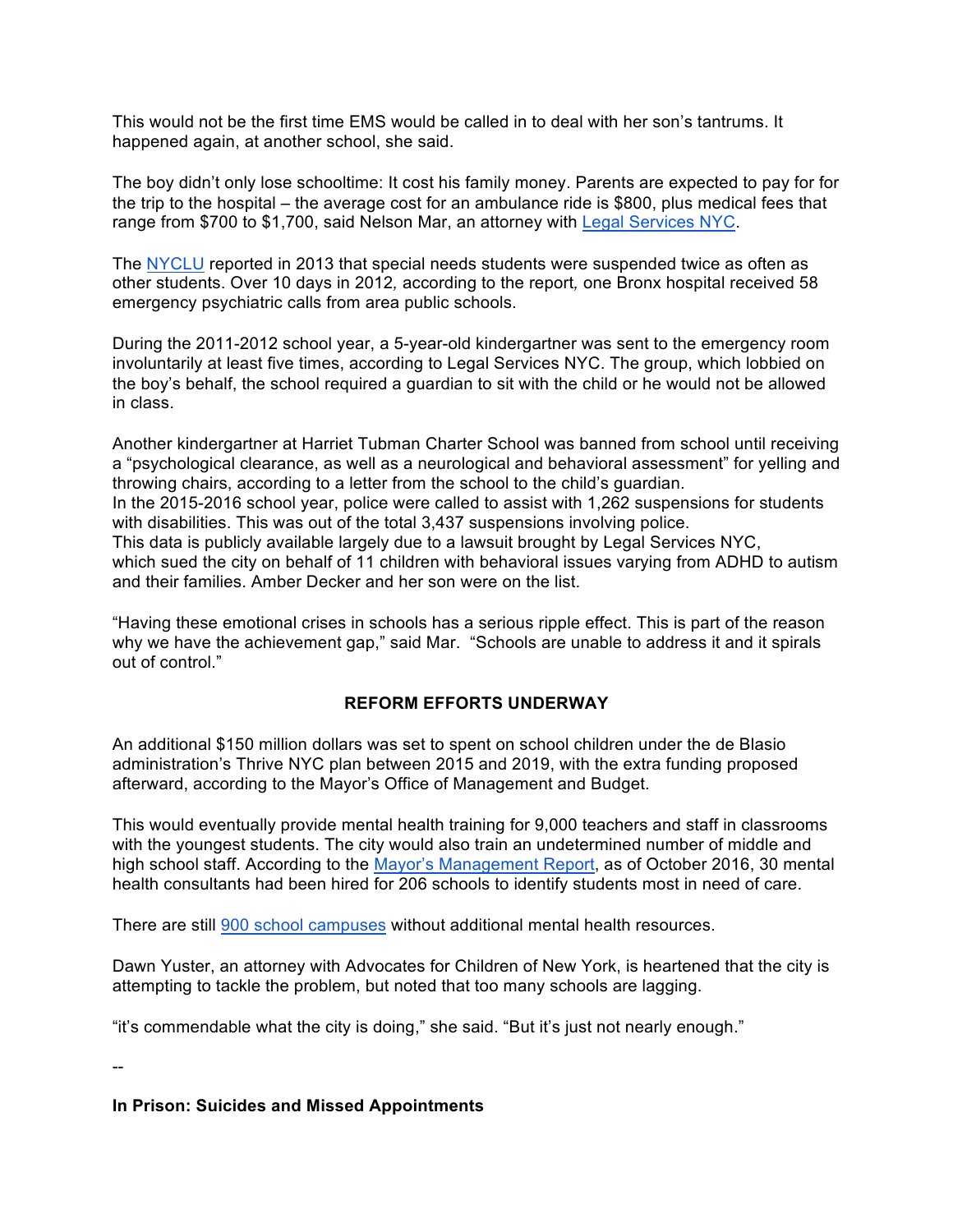#### By Anthony Izaguirre and Michael O'Brien

In November, a mentally ill inmate held at the Manhattan Detention Complex punched an assistant warden in the face during a brawl that injured at least seven other jail workers.

In January 2016, a Rikers Island detainee hung himself with his shoelaces. A city corrections board member attributed his suicide to a lack of mental health care, including missed psychiatric appointments.

These incident occurred in a city jails system system where 42 percent of inmates suffer from mental illness. That amounts to roughly 4,000 detainees – about the name number as all those housed across the state in psychiatric hospitals. Of those 4,000 inmates, 400 are classified as having debilitating psychiatric problems as of Fiscal Year 2016.

Meanwhile, more than three-quarters of the violent incidents inside the five city jails involve inmates with a history of psychiatric illness, according to a city report.

Jails are ill-suited to provide mental health care, advocates say: Inmates are promised appointments with mental health care staff, but sessions are missed one-third of the time. Jail guards are calling for special mental health facilities to handle these detainees, who often end up behind bars because there's nowhere else to send them.

"We have so little mental health services in the community, the only way to get any care at all is in a prison setting," said Dr. Bandy X. Lee, a Yale psychiatrist who completed a residency at the city jail on Rikers Island, said jails have become a place where the mentally ill end up because of threadbare public services. "What we are doing with jails and prisons is the exact opposite of what we should be doing."

#### **MISSED OPPORTUNITIES FOR HELP**

Promised care frequently does not happen. The city began publicly tracking missed visits with psychiatric staff in April 2016. Between April and October, reports show, inmates missed close to 70,000 mental health clinic visits. They continue to miss one-third or more of appointments every month, mostly due to a failure of having enough guards to escort them to clinics.

To be sure, jails are not designed primarily to provide mental health care. Guards, charged with maintaining security, face a difficult task. Getting inmates to mental health visits can be complicated by frequent security lockdowns

"Corrections institutions are so gravely not designed to meet the needs of those who need mental health care," Lee said. She added that the number of inmates with psychological problems may be much higher since prisoners try to hide symptoms from police, lawyers and guards.

Mayor Bill de Blasio's administration plans to spend more than \$33 million to construct and staff new clinics: Psychiatric clinics inside jails are slated to triple from four to twelve, according to city records.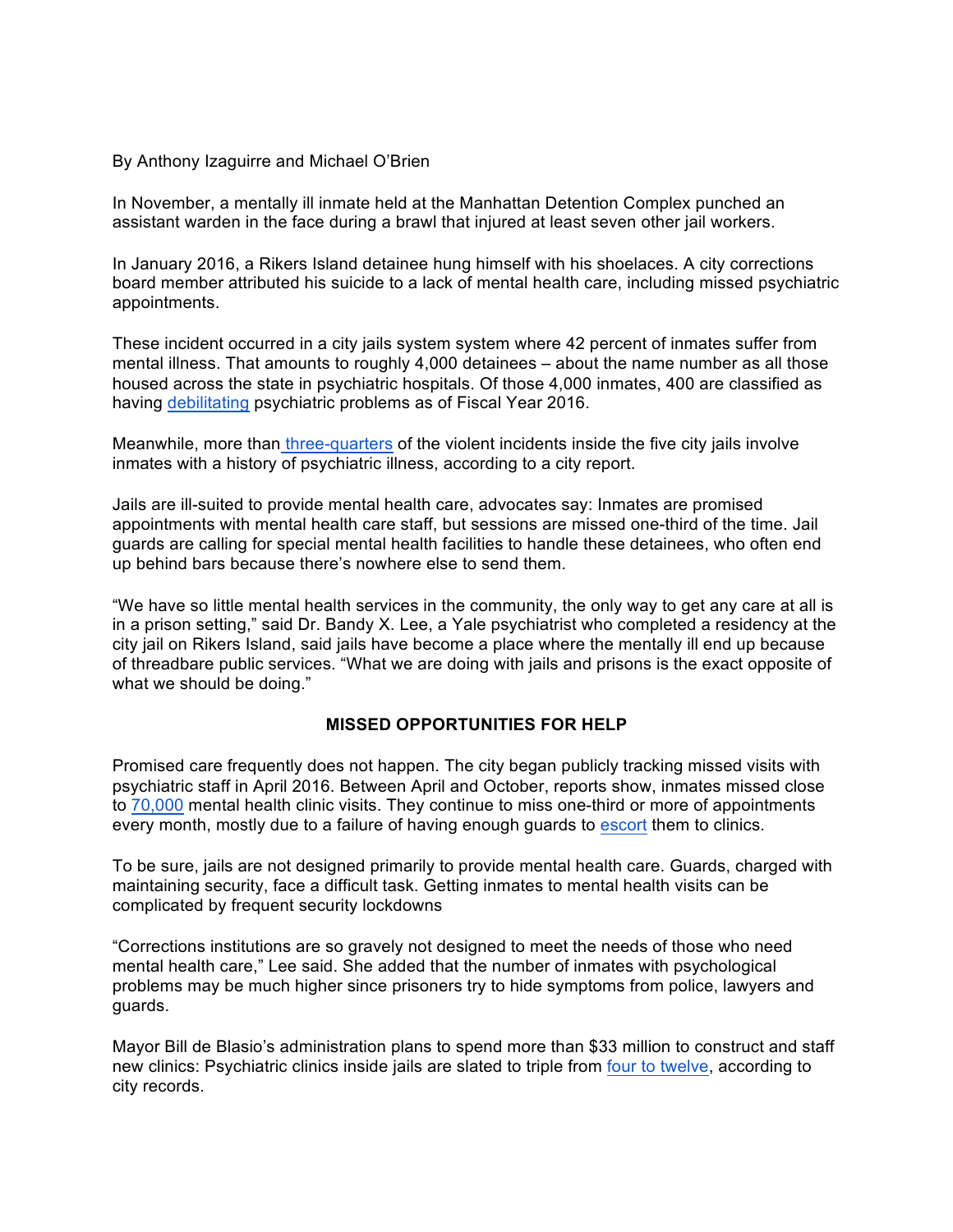Existing units will take on more mentally ill prisoners. Guards and jail health care workers have begun to undergo specialized training, including a week-long course on how to diffuse psychiatric episodes like the Nov. 6 fracas at the Manhattan Detention Complex.

The union that represents corrections officers quickly blamed the city's mental health care agency for endangering the guards hurt in that incident.

"The question we have is where is the Department of Health and Mental Hygiene?" the Corrections Officers Benevolent Association wrote in a statement.

"How many more assaults on staff committed by inmates who require mental health treatment have to occur before the DOHMH intervenes and removes the mentally ill and puts them in mental health facilities instead of using Rikers Island and the City's jails to house them?"

In July of 2015*,* City Council Member Elizabeth Crowley (D-Queens) proposed a bill that would require the city Department of Corrections to escort inmates psychiatric appointments within a "reasonable period of time." The measure also would require the DOC to make public the waiting times that inmates face getting care. The proposal is currently before a committee. She hopes it gets a hearing soon.

Since data on the number of missed appointments became public, the percentage of missed visits have gone down. In August, inmates only made it to 60 percent of their mental health visits. By October, inmates were making it to 67 percent of those appointments. Still, that represents more than 7,000 missed appointments.

Dr. Robert Cohen, who sits on the Board of Correction, which helps oversee city jails, is well acquainted with medical conditions at Rikers – he worked there as a doctor for 17 years. From 1982 to 1986 he was the director of its medical center. He blames Department of Correction policy for the missed appointments.

"The NYC Department of Correction decided to require escorts for almost all mental health appointments and knew that it did not have the staff to provide the escorts," he said in an email. Inmates began missing appointments. The department of mental health notified the corrections department "immediately," Cohen said. This was several years ago. The corrections department took no action, he said.

#### **QUESTIONS OVER RIKERS SUICIDES**

Cohen charged that the two inmate suicides on Rikers island in 2016 came after the "Department of Correction failed to provide detained men with access to scheduled mental health appointments"

One of the men, Angel Perez-Rios, was arrested in 2013 for fatally stabbing his girlfriend in the neck while her three young children watched in their Queens apartment. Perez-Rios, who had a history of mental illness and domestic violence, "snapped" the day of the murder, said his lawyer, Jorge Santos.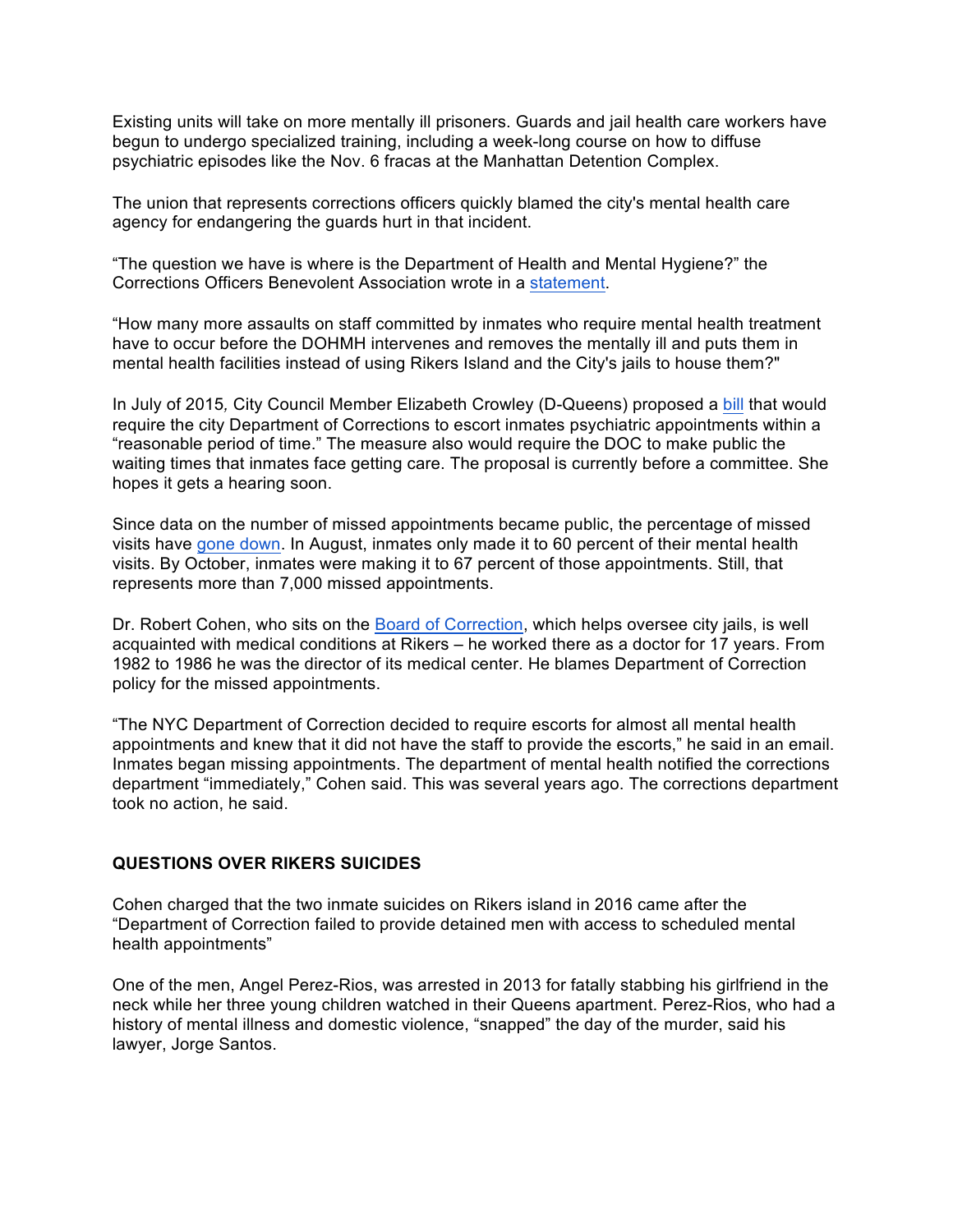After Perez-Rios was arraigned, his lawyer filed a 730 exam – a request for a psychiatrist to determine whether a defendant is mentally fit to stand trial. Santos said he does not believe Perez-Rios understood the proceedings.

"I was trying to get him to take a plea," said Santos. "'Give me the death penalty,' he would tell me."

On Jan. 24, Perez-Rios hung himself in his cell.

He entered a coma and died a few days later.

At a public meeting held after the death of Perez-Rios, a representative from the city Health and Hospitals Corp. said the agency would review the suicide and make any needed make recommendations to the corrections department. But Health and Hospitals officials declined to say whether the review was completed and would not disclose any recommendations, citing concerns about Perez-Rios' privacy.

The other Rikers inmate who hanged himself in 2016, Jairo Polanco Munoz, was arrested in March for stealing a cellphone, according to the **Daily News**, and was sent to Rikers.

After a routine examination, it was determined that he should undergo a thorough psychological assessment. His first appointment was cancelled when there was a lockdown. Three days after being placed in Rikers, he committed suicide. He had a history of serious mental illness.

The Department of Correction said it would conduct an investigation. But DOC investigations are confidential and there are no public findings in this case.

Santos said the criminal justice system is ineffective handling mentally ill defendants. "You can't go to a judge and say, 'Judge, put him there in a hospital, he needs medicine, he needs doctors, he needs real care,'" said Santos, a lawyer for 27 years.

"You're asking lawyers like myself and corrections officers who have a high school diploma to deal with this," Santos said. "It's easy to indict corrections. We ask a lot of these guys and I think it's unfair."

# **FALL DOWN ON FOLLOW-UP**

The Department of Mental Health and Hygiene was supposed to help ensure release inmates mental illness get proper care.

But it had a poor track record.

A 2014 audit by the New York City Comptroller found that "despite spending nearly \$10 million dollars," over a three-year period to create mental health treatment plans for released inmates, the city's health department "has limited assurance" the formerly incarcerated followed through on their treatment plans.

The report found the agency failed to "conduct required follow-up" for 11 percent of "severely and persistently mentally ill" inmates after they were released from custody.